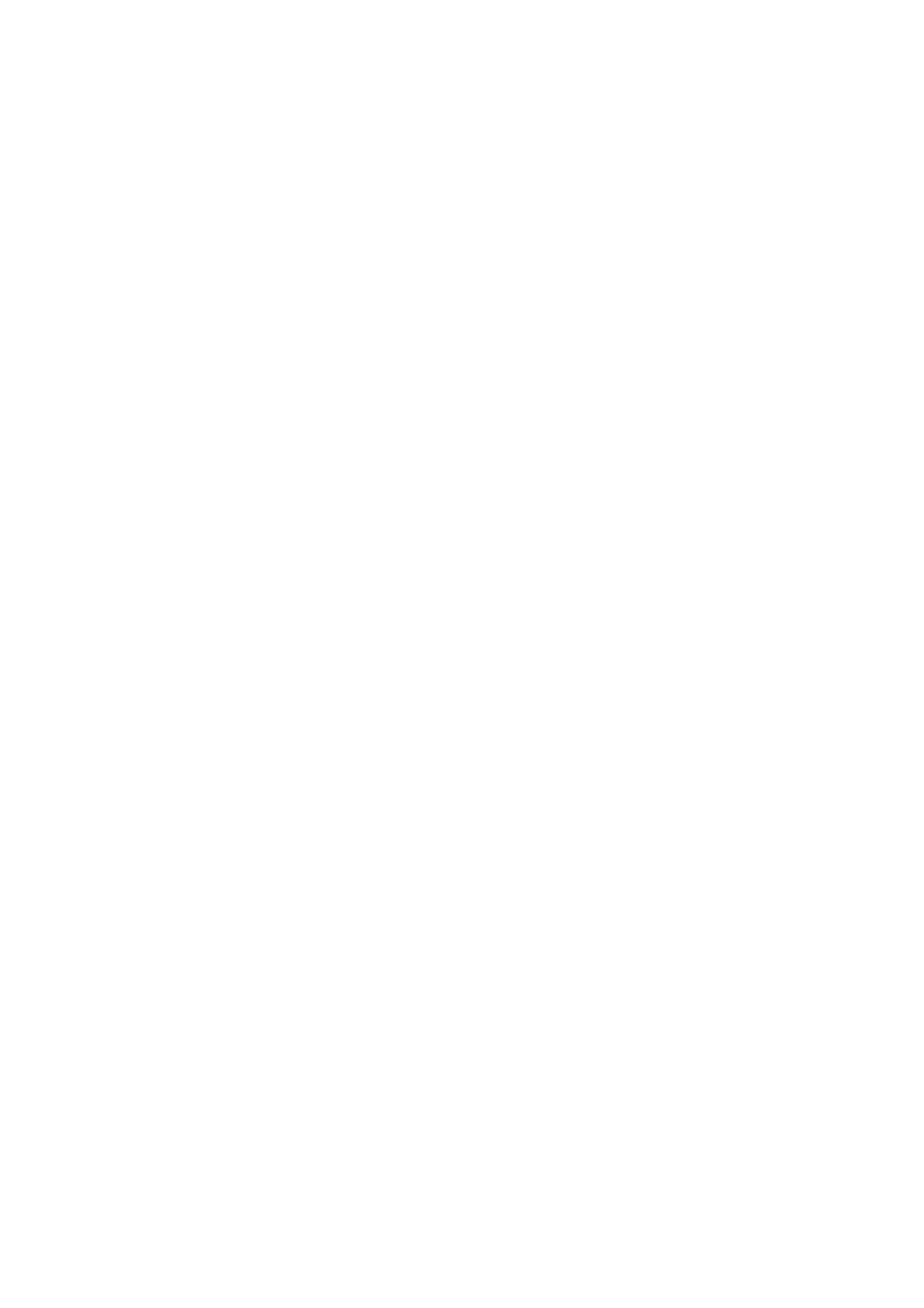# **Introduction**

This manual describes the functions and specifications of the E888/E816 expander modules and their configuration for use with a MoTeC ADL. These devices offer additional inputs and outputs into the ADL via a CAN connection.

ECU Manager software is currently being developed that will allow the M800 family of ECUs to read information from the E888/816.

This manual includes information on connecting a single expander unit to an ADL or ADL2. The ADL2 along with the ADL2 Dash Manager software has been designed to easily allow the connection of a second expander.

It is possible to connect a second expander unit to an ADL and a third or even fourth unit to an ADL2 – please contact your MoTeC dealer for details in these situations.

The SDL is capable of reading data from 8 thermocouples when connected to an E888. It cannot read analog voltage inputs.

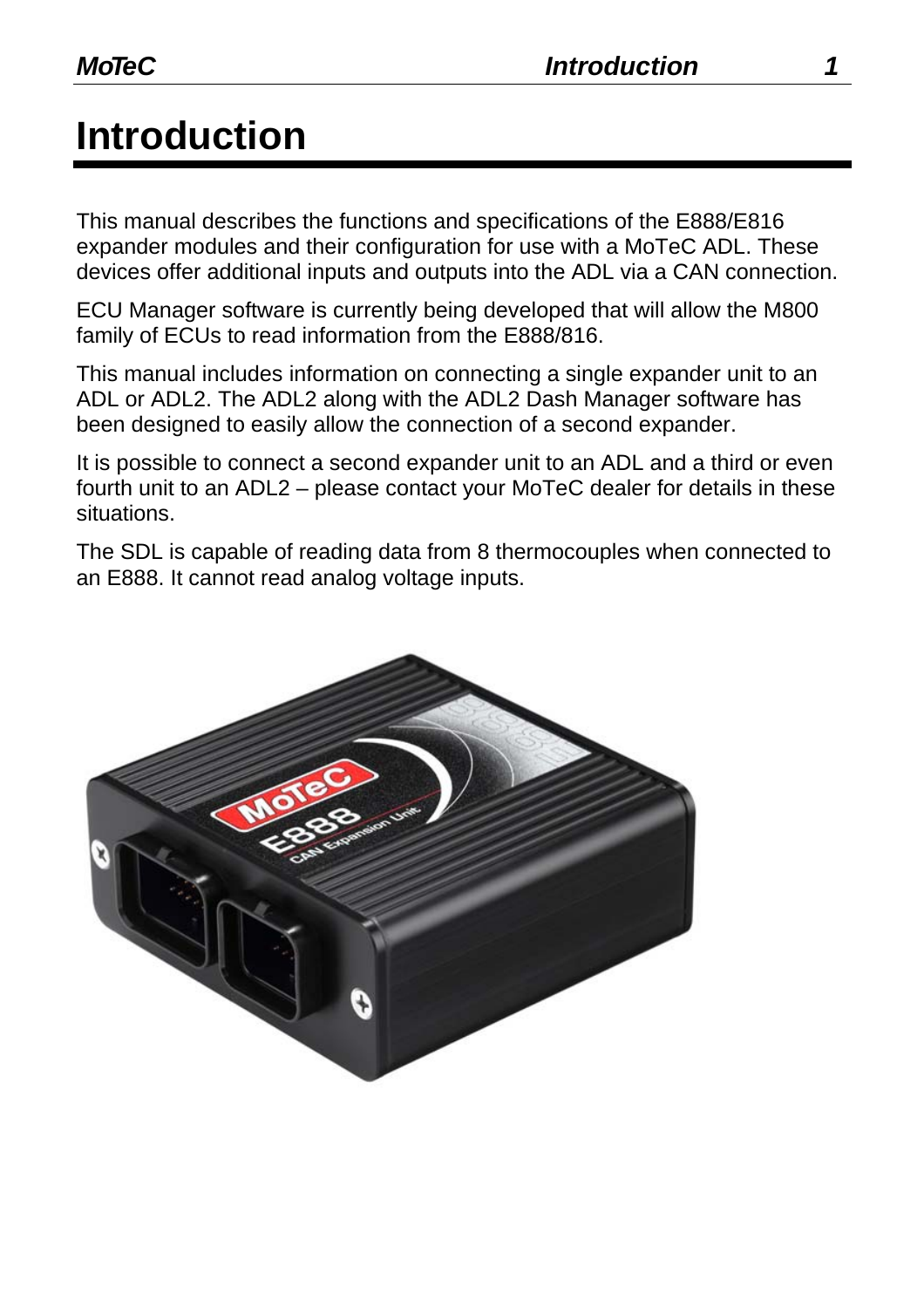## **Overview**

The **E888** has the following inputs and outputs:

- 8 Analog voltage inputs (AV 1-8)
- 8 Thermocouple inputs (TC 1-8)
- 2 Cold junction compensation thermistor inputs (CJC 1-2)
- 4 Digital inputs (DIG 1-4)
- 2 Switch inputs (DIG 5-6)
- 8 PWM outputs (Aux 1-8)

The **E816** has the following inputs and outputs:

- 16 Analog voltage inputs (AV 1-16)
- 2 Thermistor inputs (CJC1-2)
- 4 Digital inputs (DIG 1-4)
- 2 Switch inputs (DIG 5-6)
- 8 PWM outputs (Aux 1-8)

The E888 uses the two part 60 pin connector also used by the M400, M600 and M800 ECUs.

The E816 uses a 66 pin Autosport connector, the same as that used by the M880 ECU.

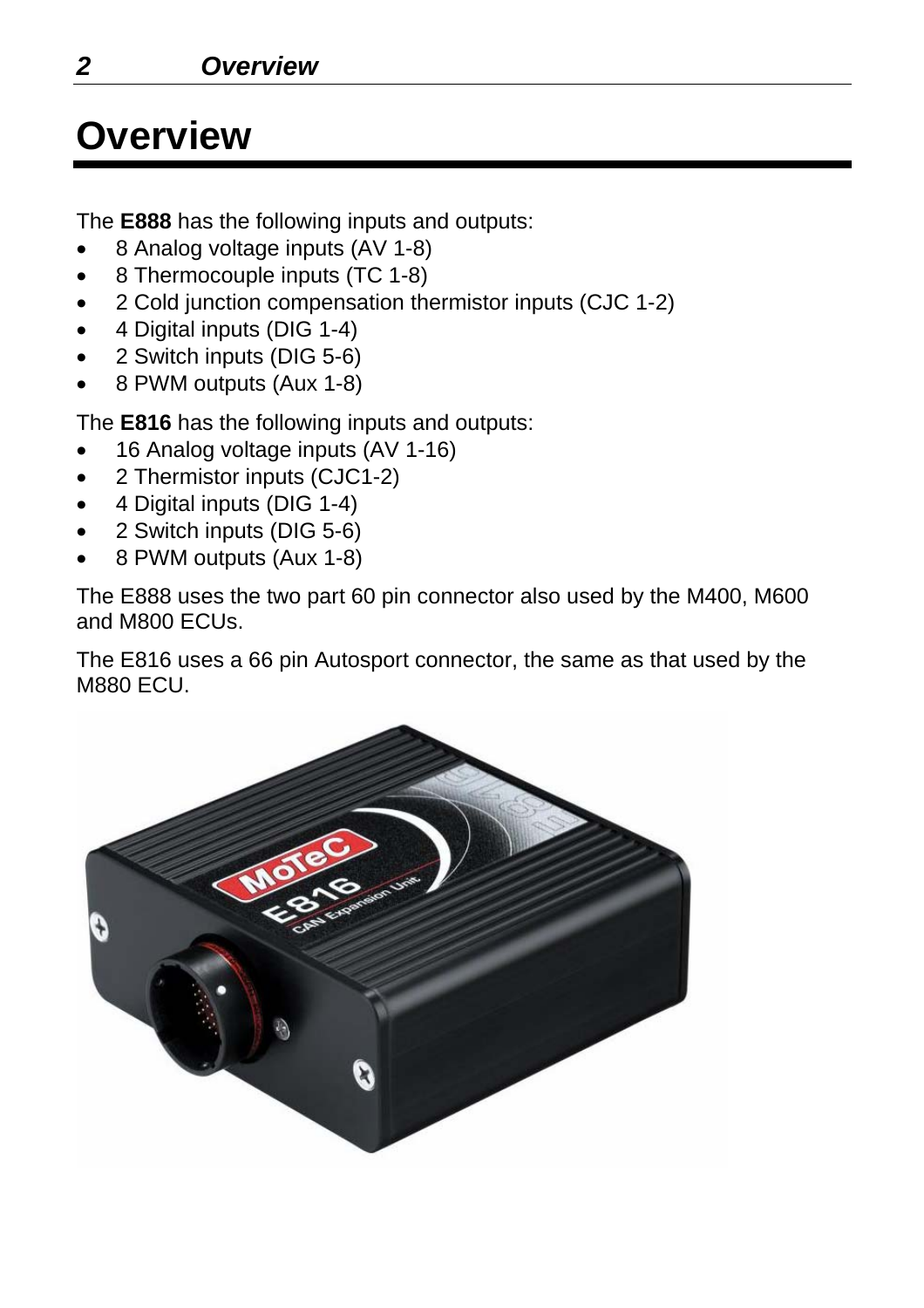# **Inputs**

## *E888 Thermocouple Inputs (TC1 – TC8)*

The E888 has eight calibrated and compensated type K (-200 to 1250ºC) thermocouple inputs. Thermocouple inputs are calibrated during production. Note that the thermocouples numbered TC1 – TC8 correspond to pins AV9 – AV16 in the Dash Manager Input pins setup.

Cold Junction compensations are performed using external sensors or the E888 internal temperature sensor, according to the following rules:

- If only one of the two external cold junction compensation sensors (CJC1) or CJC2) is present then that sensor is used for compensations on all thermocouple inputs.
- If both of the two external cold junction compensation sensors are present then sensor CJC1 is used for compensations on TC1 to TC4, and sensor CJC2 is used for compensations on TC5 to TC8.
- If neither of the two external cold junction compensation sensors are present then the internal temperature sensor is used for compensations on all thermocouple inputs.

#### *Cold Junction Compensation Inputs (CJC1 and CJC2)*

The cold junction compensation inputs are used to measure thermistor (2 wire temperature sensor) temperatures for thermocouple input compensation. If the thermocouple inputs are not in use, or when using the E816, these inputs may be used as general purpose temperature inputs.

CJC1/2 inputs have internal 1K pull-ups, and are calibrated to use Bosch 0 280 130 023/026 sensors to read from -30ºC to 150ºC.

## *Analog Voltage Inputs (AV1 – AV8 or AV1 – AV16)*

The E888 has eight 0-5V analog voltage inputs (AV1 to AV8), while the E816 has sixteen inputs (AV1 to AV16). These are suitable for Potentiometers, voltage output sensors and variable resistance (temperature) sensors (these require an external pull-up resistor to 5V).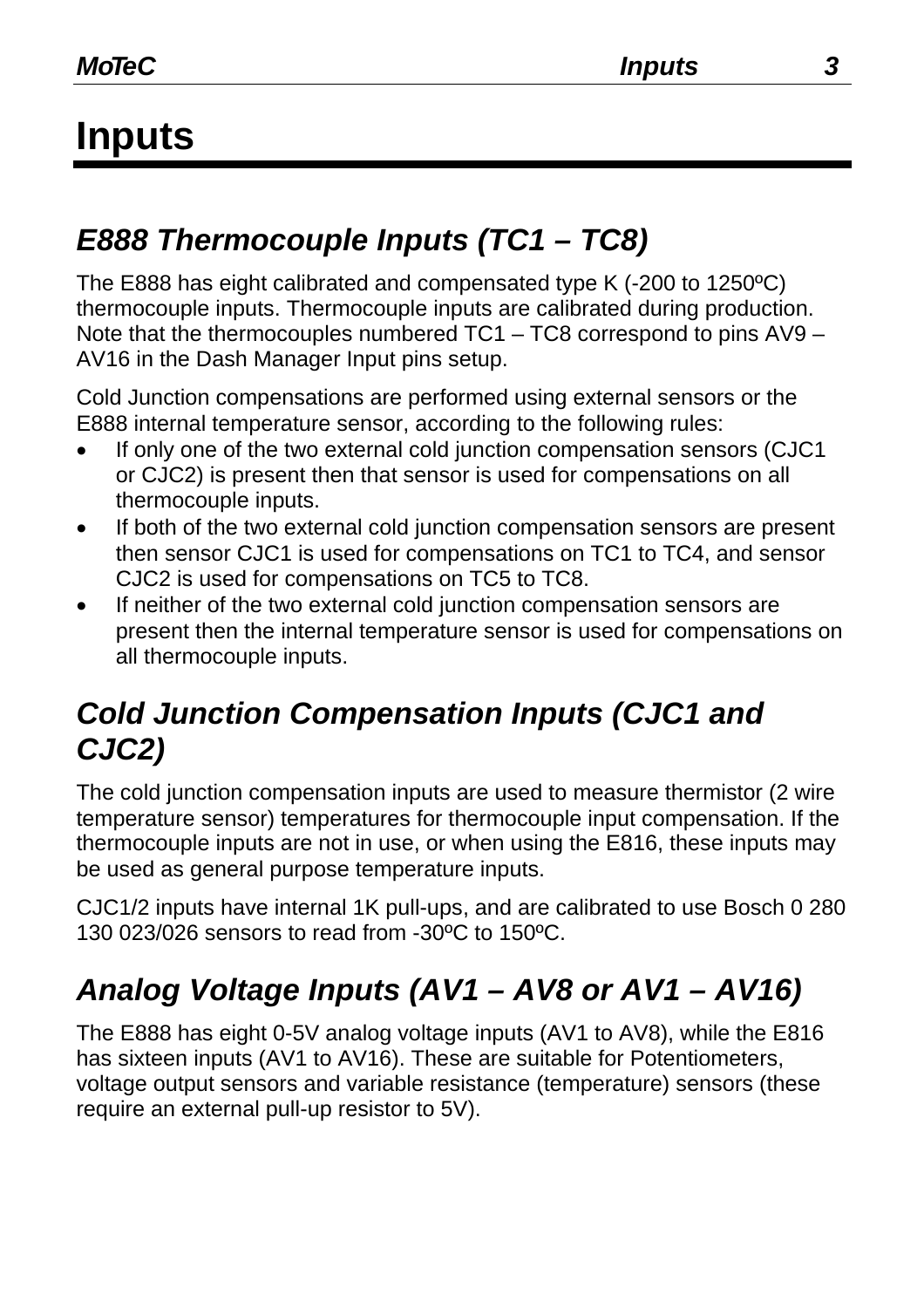## *Digital Inputs (DIG1 – DIG 4)*

DIG1 to DIG4 may be used to measure frequency. The frequency measurement range is approximately 1Hz to 5000Hz. Digital inputs should be pulled to ground as the inputs have an internal 2K7 to 12V pull-up resistor.

**Note:** Digital Inputs 1 – 4 can only be calibrated to measure frequency. If they are used as On/Off switches, then the status information is available in the CAN template 'Expander Diagnostics' – see below

## *Switch Inputs (DIG5 – 6)*

These can be used to measure and On/Off style switch. The switches should be wired so that the E8xx input is pulled to ground when the switch is activated.

**Note:** Digital inputs 5 and 6 are not included in the Input Pins setup. Instead they are included in the CAN template 'Expander Diagnostics' – see below.

# *Input Pin Configuration (ADL)*

Sensors connected to the E8xx inputs can be configured in the same way as those connected directly to the ADL. This requires that the ADL is upgraded to version 3.1 or later.

In Dash Manager, go to 'Inputs – Communications' and select an empty CAN tab. Click on 'Select' and choose 'Expander Inputs' from the list.

Tabs for Expander Analog Volt and Expander Digital input pin configuration can be found under the Dash Manager menu item 'Inputs – Input Pins'.

The Expander type can be selected from the drop down list. The list of inputs will then show the input name and pin numbers for that particular expander.

The 16 Analogue Volt and 4 Digital Inputs can now be configured the same way as other ADL inputs by Selecting a channel and then assigning a calibration. See the ADL Manual for more details on configuring sensor inputs.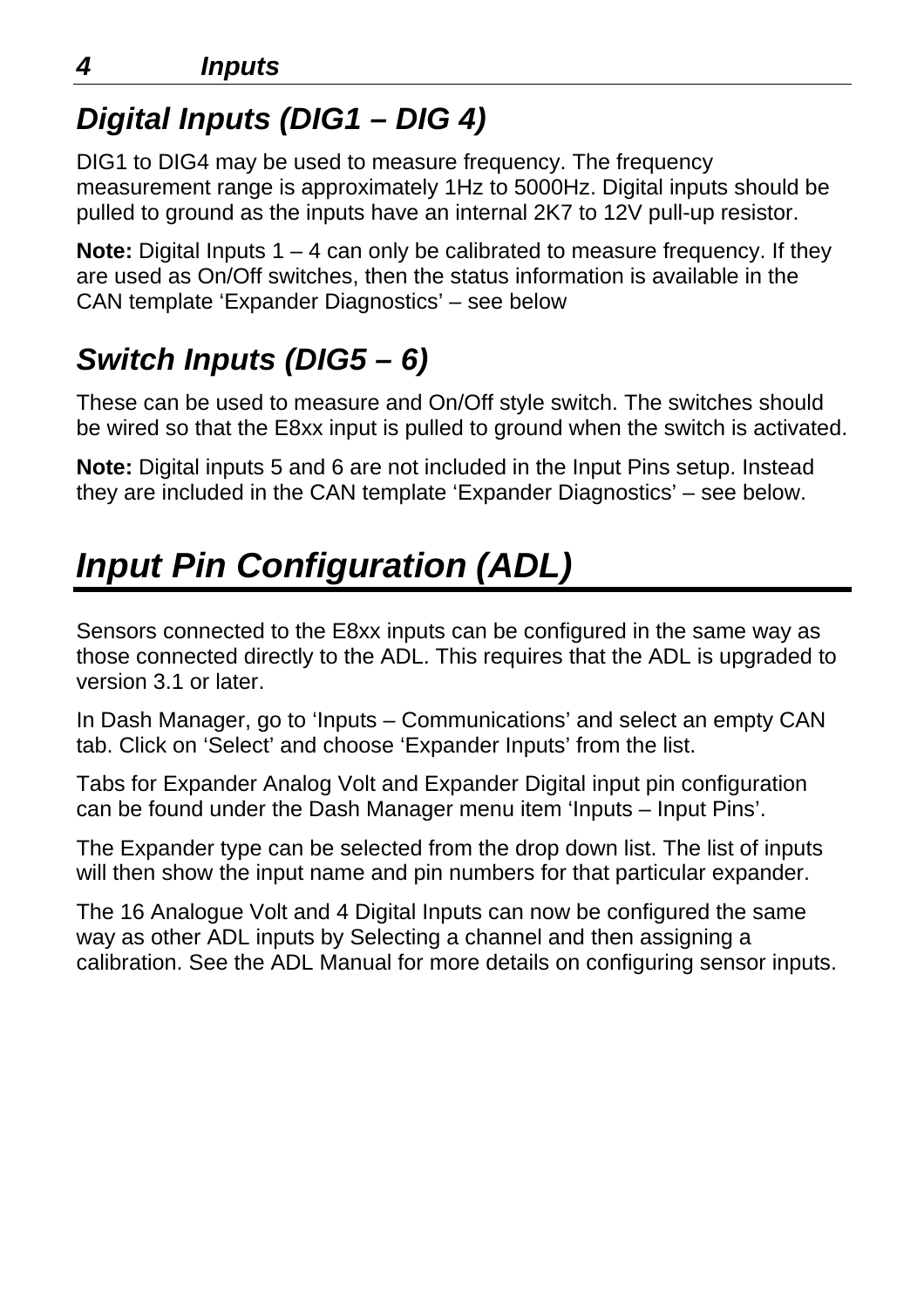| Template <sup>-</sup>                   | ? X <br><b>Select Communications Template</b>                                                                                                                                                                                                                                                                                                                                                                                                                                                                                                                                |
|-----------------------------------------|------------------------------------------------------------------------------------------------------------------------------------------------------------------------------------------------------------------------------------------------------------------------------------------------------------------------------------------------------------------------------------------------------------------------------------------------------------------------------------------------------------------------------------------------------------------------------|
| <b>Expande</b><br>Received (<br>No chan | Select a template for this communications section:<br>elect<br>B <sub>R2</sub><br>CDI-8 #1 Diag 1 (CAN ID 148)<br>CDI-8 #1 Diag 2 (CAN ID 148)<br>CDI-8 #1 Diag 3 (CAN ID 148)<br>CDI-8 #2 Diag 1 (CAN ID 150)<br>CDI-8 #2 Diag 2 (CAN ID 150)<br>CDI-8 #2 Diag 3 (CAN ID 150)<br>E888 Rx<br><b>Expander Diagnostics</b><br><b>Expander Inputs</b><br><b>Expander Outputs</b><br>GT3-R Ignition detailed id 773<br>GT3-R Laps to ECU id 780<br>GT3-R Main id 770<br>GT3-R Speed Lambda (2001 only) id 771<br>CITA DI CILLUI ELLEMANA LULLA SI 770<br>Cancel<br>0K<br>$He$ lp |
| Advanced                                | 0K<br>Cancel<br>$He$ lp                                                                                                                                                                                                                                                                                                                                                                                                                                                                                                                                                      |

| ExAV5<br>A30<br>ExAV6<br>A31<br>ExAV7<br>A32<br>ExAV8<br>A33.<br>ExTC1<br>с<br>A1+ / A2-<br>Exhaust Temp - Cyl 1<br>EGT 1<br>E888 Expander Thermocouple<br>ExTC2<br>С<br>A3+ / A4-<br>Exhaust Temp - Cyl 3<br>EGT 3<br>E888 Expander Thermocouple<br>A14+ / A5- Exhaust Temp - Cyl 5<br>с<br>ExTC3<br>EGT 5<br>E888 Expander Thermocouple<br>A12+ / A13 Exhaust Temp - Cyl 7<br>ExTC4<br>E888 Expander Thermocouple<br>EGT <sub>7</sub><br>lc.<br>Channel<br>Calibration | Input | Pin No. | Channel | Abbrev. | Units | Calibration | $\blacktriangle$ |
|--------------------------------------------------------------------------------------------------------------------------------------------------------------------------------------------------------------------------------------------------------------------------------------------------------------------------------------------------------------------------------------------------------------------------------------------------------------------------|-------|---------|---------|---------|-------|-------------|------------------|
|                                                                                                                                                                                                                                                                                                                                                                                                                                                                          |       |         |         |         |       |             |                  |
|                                                                                                                                                                                                                                                                                                                                                                                                                                                                          |       |         |         |         |       |             |                  |
|                                                                                                                                                                                                                                                                                                                                                                                                                                                                          |       |         |         |         |       |             |                  |
|                                                                                                                                                                                                                                                                                                                                                                                                                                                                          |       |         |         |         |       |             |                  |
|                                                                                                                                                                                                                                                                                                                                                                                                                                                                          |       |         |         |         |       |             |                  |
|                                                                                                                                                                                                                                                                                                                                                                                                                                                                          |       |         |         |         |       |             |                  |
|                                                                                                                                                                                                                                                                                                                                                                                                                                                                          |       |         |         |         |       |             |                  |
|                                                                                                                                                                                                                                                                                                                                                                                                                                                                          |       |         |         |         |       |             |                  |
|                                                                                                                                                                                                                                                                                                                                                                                                                                                                          |       |         |         |         |       |             |                  |
|                                                                                                                                                                                                                                                                                                                                                                                                                                                                          |       |         |         |         |       |             |                  |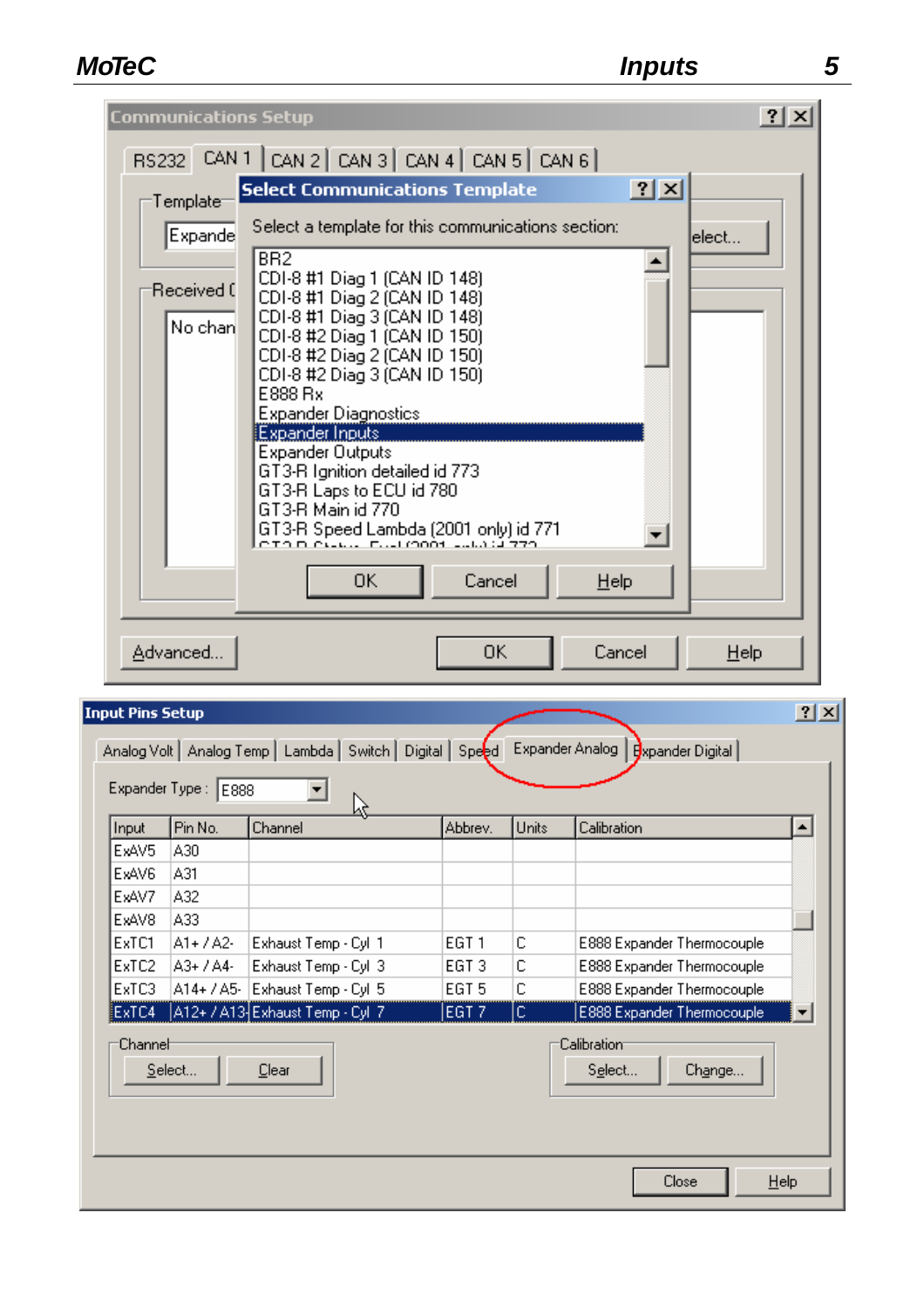#### *E888 Thermocouples*

Thermocouple inputs 1 – 8 correspond to Expander Analog inputs ExTC1 to ExTC8. The calibration used for these inputs is "E888 Expander Thermocouple" and can be found in the 'Select Calibration' list.

| <b>Input Pins Setup</b>                                                     |                      |                                                               |                                |       |                                         | 2x               |
|-----------------------------------------------------------------------------|----------------------|---------------------------------------------------------------|--------------------------------|-------|-----------------------------------------|------------------|
|                                                                             |                      | Analog Volt   Analog Temp   Lambda   Switch   Digital   Speed |                                |       | Expander Analog  <br>Expander Digital   |                  |
|                                                                             | Expander Type : E888 |                                                               |                                |       |                                         |                  |
| Input                                                                       | Pin No.              | Channel                                                       | Abbrev.                        | Units | Calibration                             | $\blacktriangle$ |
| ExAV5                                                                       | A30                  |                                                               |                                |       |                                         |                  |
| ExAV6                                                                       | A31                  |                                                               |                                |       |                                         |                  |
| ExAV7                                                                       | A32                  |                                                               |                                |       |                                         |                  |
| ExAV8                                                                       | A33                  |                                                               |                                |       |                                         |                  |
| ExTC1                                                                       | $A1 + / A2$          | Exhaust Temp - Cyl 1                                          | EGT <sub>1</sub>               | C     | E888 Expander Thermocouple              |                  |
| ExTC2                                                                       | A3+ / A4-            | Exhaust Temp - Cyl 3                                          | EGT <sub>3</sub>               | C     | E888 Expander Thermocouple              |                  |
| ExTC3                                                                       | $A14 + / A5$         | Exhaust Temp - Cyl 5                                          | EGT <sub>5</sub>               | C     | E888 Expander Thermocouple              |                  |
| ExTC4                                                                       |                      | A12+ / A13 Exhaust Temp - Cyl 7                               | EGT <sub>7</sub>               | c     | E888 Expander Thermocouple              |                  |
|                                                                             |                      | <b>Open Calibration Table</b>                                 |                                |       | ? X                                     |                  |
|                                                                             |                      | Look in: Calibration Tables                                   |                                |       | ←面び囲・                                   |                  |
|                                                                             |                      | <b>非≤Bosch 0 280 130 023.C1T</b>                              |                                |       | ‼ Honda Air Temperature KCIA.d          | elp              |
| ⅢŹBosch 0 280 130 026.C1T<br><u>   ビ</u> Honda Water Temperature KCI        |                      |                                                               |                                |       |                                         |                  |
| 旧芒Dash Internal Temperature.C1T<br>LE MoTeC Brake Infra Red Temp -          |                      |                                                               |                                |       |                                         |                  |
| 旧芒Delco Manifold Air Temp.C1T<br>LEMoTeC Brake Infra Red Temp -             |                      |                                                               |                                |       |                                         |                  |
| <b>ile</b> E888 Expander Thermocouple.C1T<br>LE MoTeC Infrared Temp PN52004 |                      |                                                               |                                |       |                                         |                  |
|                                                                             |                      |                                                               |                                |       |                                         |                  |
|                                                                             |                      | <b>旧芒Ford CoswortMઊB.C1T</b>                                  |                                |       | <u>IL</u> MoTe⊂ Thermocouple Amplifier. |                  |
|                                                                             |                      |                                                               |                                |       | ▶                                       |                  |
|                                                                             |                      | File name:                                                    | E888 Expander Thermocouple.C1T |       | Qpen                                    |                  |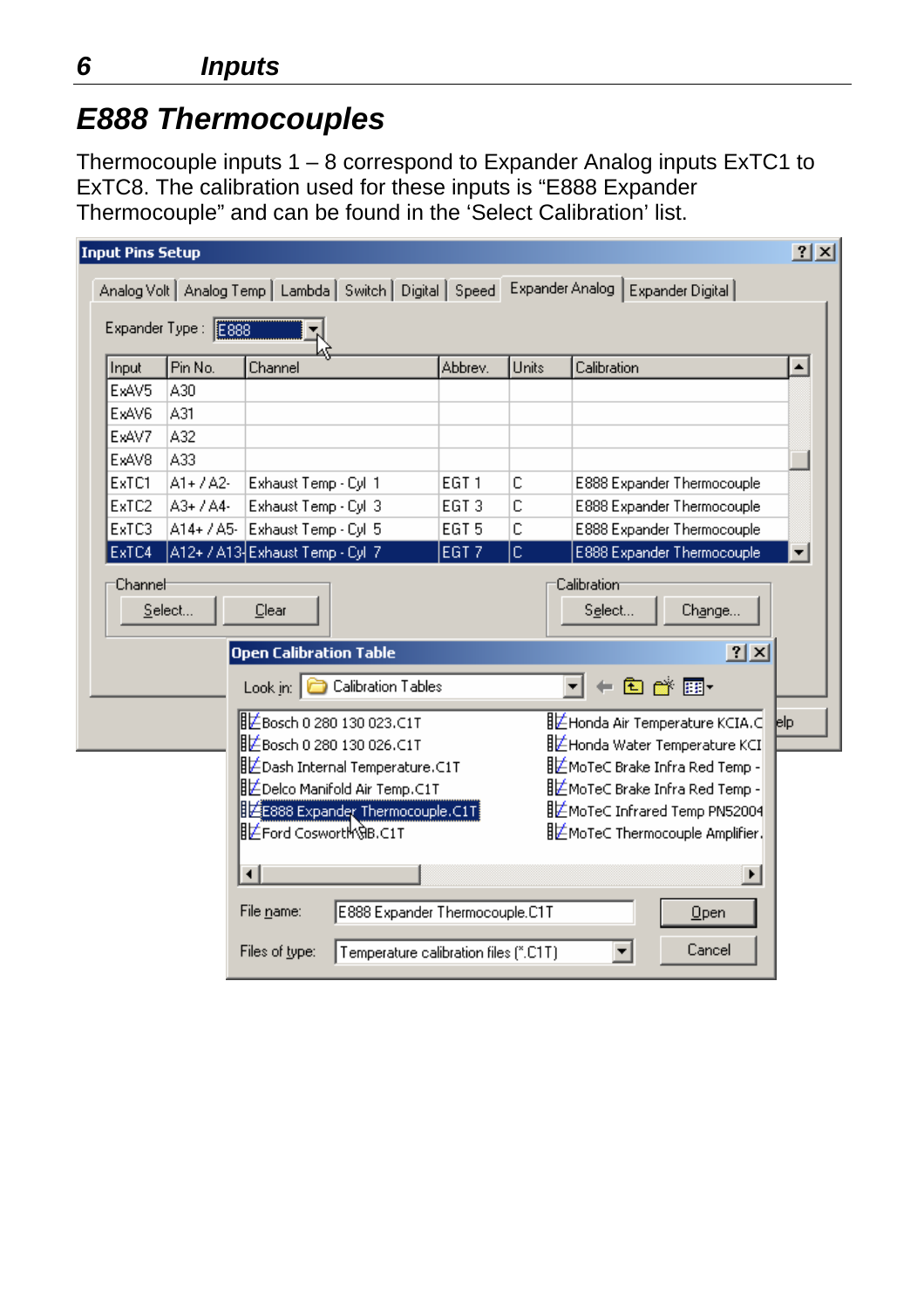## **Outputs**

Both the E888 and E816 include 8 Auxiliary Outputs that are individually controllable for frequency and duty cycle. They are known as PWM – Pulse Width Modulated – outputs.

The outputs are in two groups (odd and even) with different characteristics as follows:

Duty cycle for PWM1/3/5/7 is adjustable from 0 to 100% in 255 steps.

Frequency for PWM1/3/5/7is adjustable from 8Hz to 5kHz.

Duty cycle for PWM2/4/6/8 is adjustable from 0 to 100% in 20 steps.

Frequency for PWM2/4/6/8 is adjustable from 1Hz to 100Hz.

The PWM outputs each have high and low side drivers. A duty cycle sent to the E888 is the low duty cycle ie:

- an output with 100% duty cycle is pulled low
- an output with 0% duty cycle is pulled high

If the frequency for an output is set to 0, then the output is turned on/off according to the following rules:

- For a duty cycle of 0%, the output is off (ie: pulled high)
- For a duty cycle greater than 0%, the output is on (ie: pulled low)

All outputs are disabled until the first CAN message is received.

Outputs are disabled after no CAN messages have been received for one second.

## *Output Configuration*

Auxiliary Devices connected to the E8xx outputs can be configured in the same way as those connected directly to the ADL. This requires that the ADL is upgraded to version 3.1 or later.

In Dash Manager go to 'Inputs – Communications' and select an empty CAN tab. Click on 'Select' and choose 'Expander Outputs' from the list.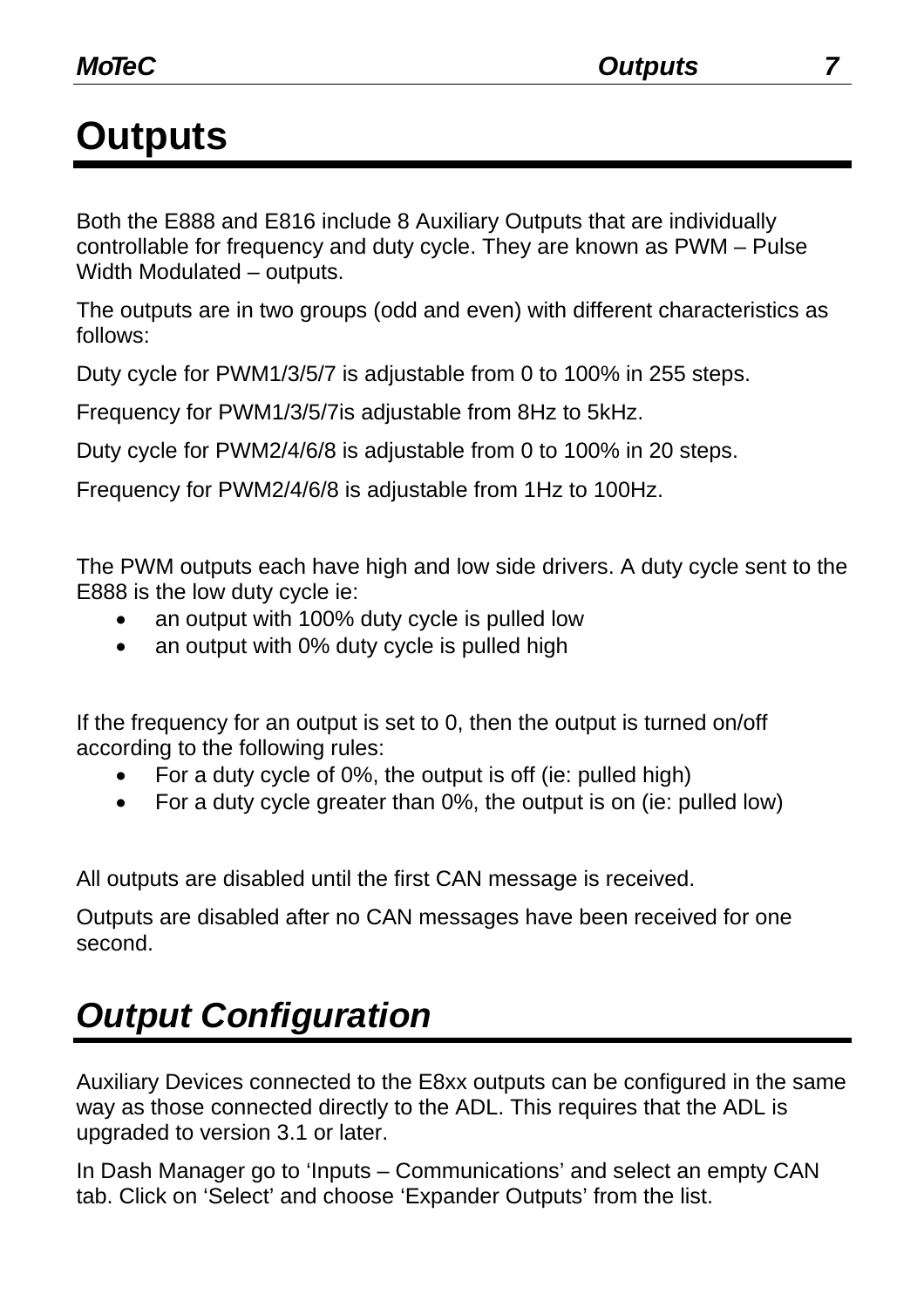*8 Outputs* 

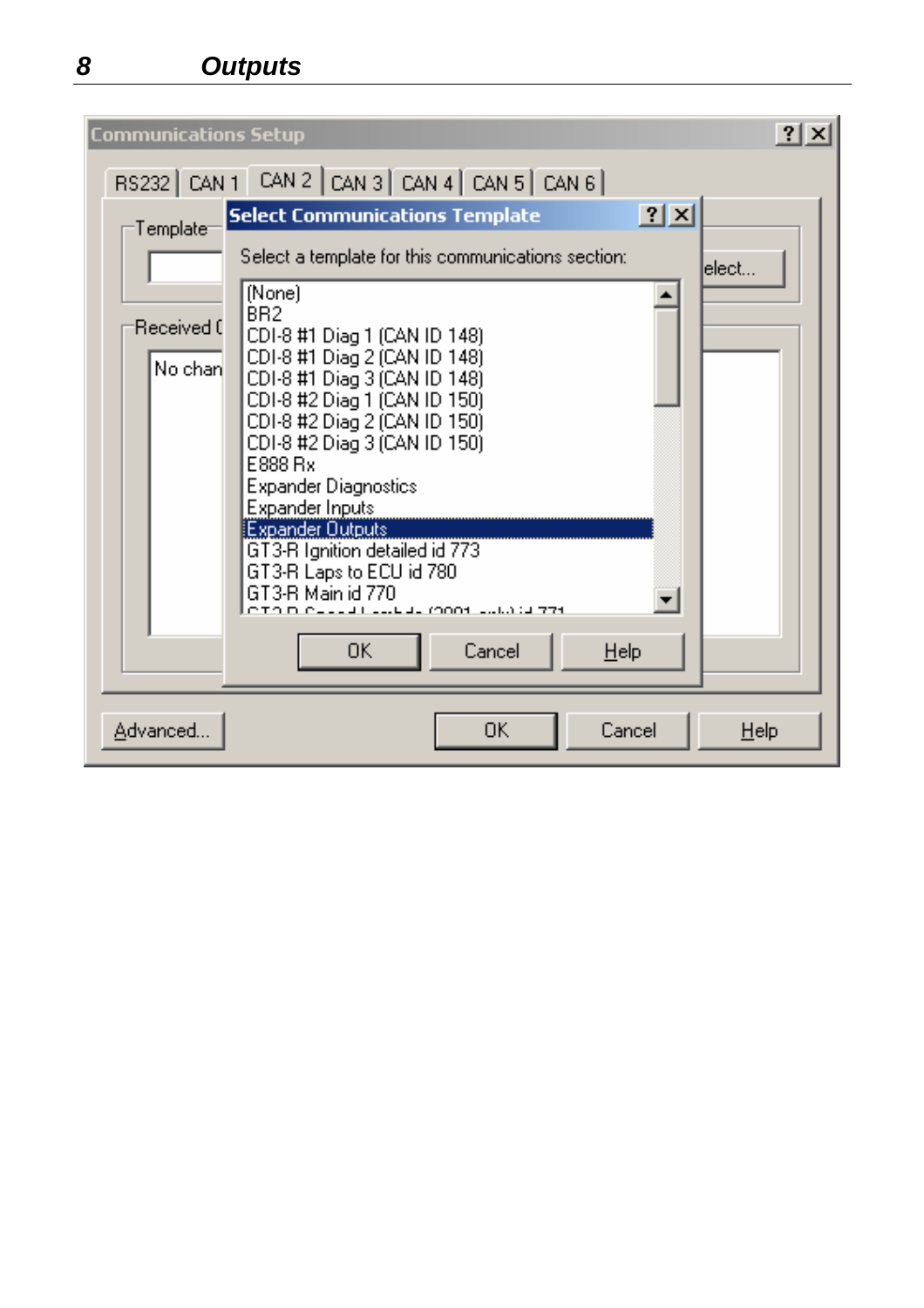The tab for Expander Output configuration can be found under the Dash Manager menu item 'Functions – Auxiliary Outputs'.

| <b>Output</b> | Pin No. Enabled | Mode               | Settings                                     |
|---------------|-----------------|--------------------|----------------------------------------------|
| ExAux1        | Yes:            | Duty Cycle Control | duty = Battery Voltage at ADL, freq = 100 Hz |
| ExAux2        |                 |                    |                                              |
| ExAux3        |                 |                    | 陉                                            |
| ExAux4        |                 |                    |                                              |
| ExAux5        |                 |                    |                                              |
| ExAux6        |                 |                    |                                              |
| ExAux7        |                 |                    |                                              |
| ExAux8        |                 |                    |                                              |
|               |                 |                    |                                              |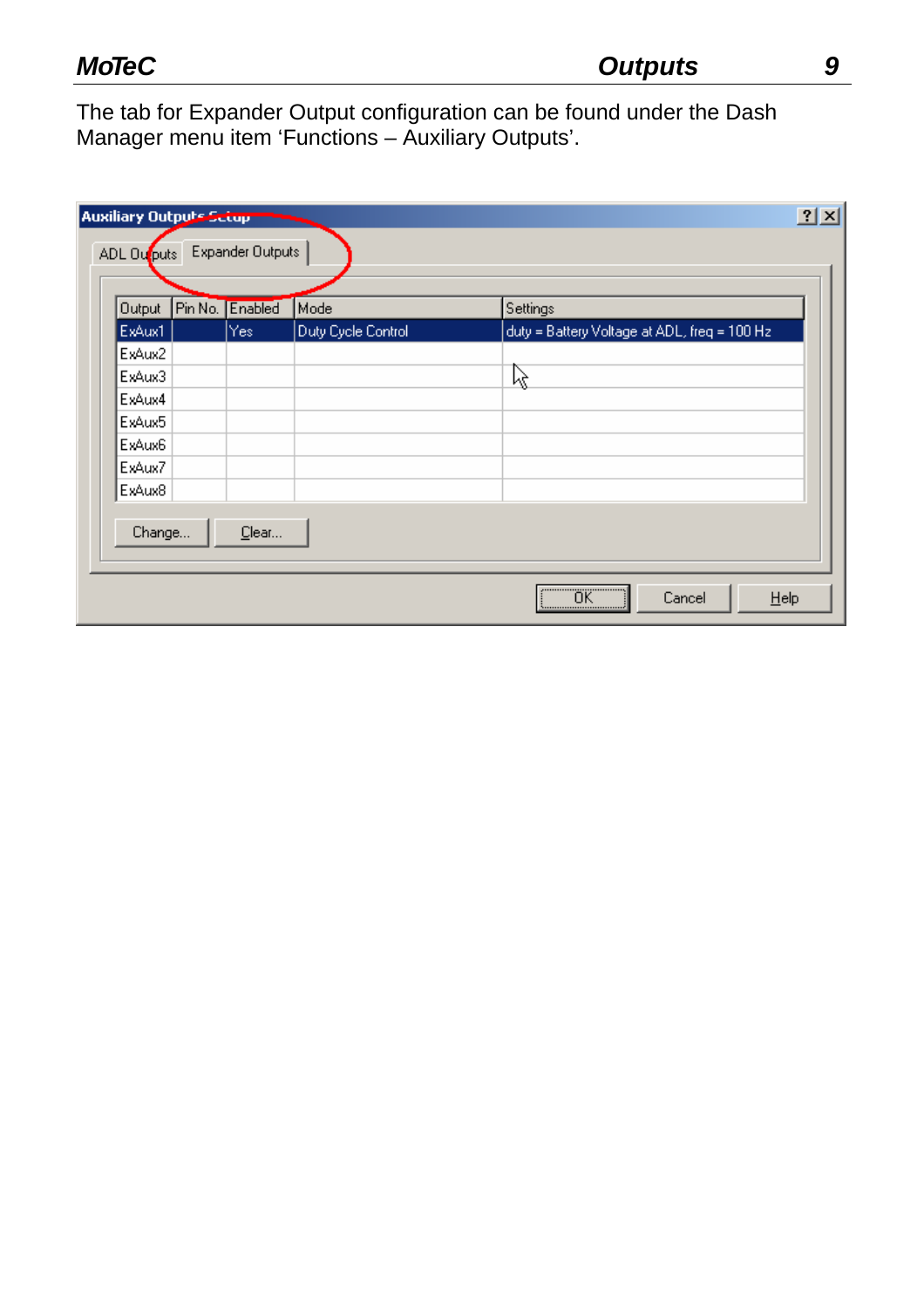#### *10 Outputs*

The E8xx outputs can now be configured the same way as the ADL Auxiliary outputs by selecting an output and then setting the control channels and parameters.

Ie: Outputs can be on/off, controlled by frequency, duty cycle or a combination of frequency and duty cycle. Note that appropriate control channels will need to be generated for these functions. See the ADL Manual for more details on configuring outputs.

| <b>Auxiliary Output Settings</b>     |                                                                                                  |        | $\left  \cdot \right $<br>$\mathbf{K}$ |
|--------------------------------------|--------------------------------------------------------------------------------------------------|--------|----------------------------------------|
| Modet                                |                                                                                                  |        |                                        |
| Output Mode:                         | Duty Cycle Control                                                                               |        | $\nabla$ Enabled                       |
|                                      | Off                                                                                              |        |                                        |
| Duty Cycle Chanri                    | On/Off<br>Light                                                                                  |        |                                        |
| $ \mathsf{GP} 1\,(0\,\mathsf{dps}) $ | Duty Cycle Control                                                                               |        |                                        |
|                                      | <b>Frequency Control</b><br>Duty Cycle & Frequency Control<br>Channel value for U % duty cycle : |        |                                        |
|                                      | 100<br>Channel value for $100\%$ duty cycle :                                                    |        |                                        |
| Frequency                            |                                                                                                  |        |                                        |
| Fixed frequency $\colon$             | 100 Hz<br>(Hz)                                                                                   |        |                                        |
|                                      |                                                                                                  |        |                                        |
|                                      |                                                                                                  |        |                                        |
|                                      |                                                                                                  |        |                                        |
|                                      | 0K.                                                                                              | Cancel | $He$ lp                                |
|                                      |                                                                                                  |        |                                        |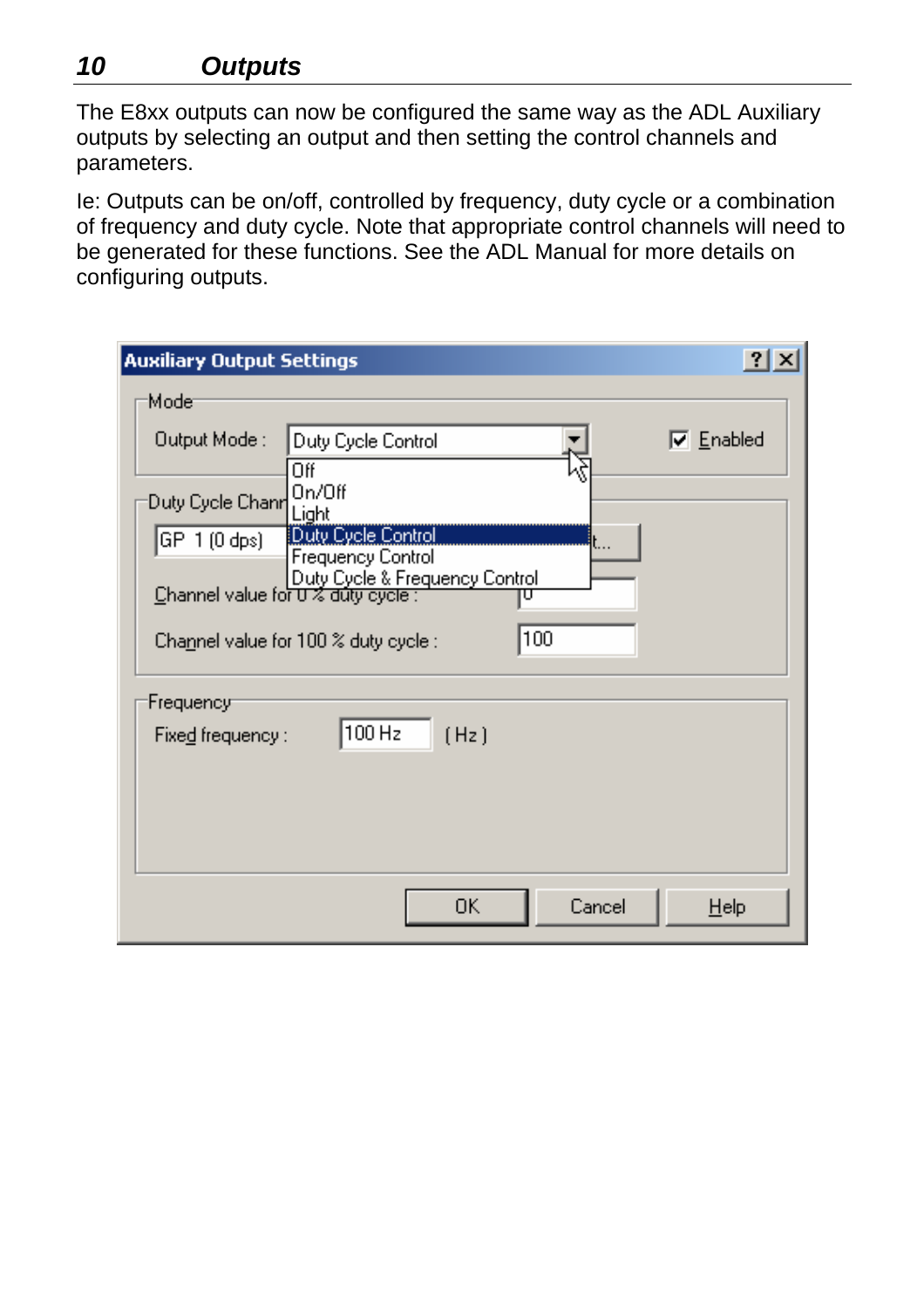# **E8xx Diagnostic Information**

Additional status information is available from the E8xx along with the state of the 2 Switch Inputs and the temperatures measured on the 2 thermistor inputs. This information can be accessed by selecting an additional CAN template in the Dash Manager communications setup.

Go to 'Inputs – Communications' and click on a blank CAN tab. Then 'Select' the template "Expander Diagnostics".

| <b>Communications Setup</b>                                                                                                                                                                                                                                                    | ?1<br>$\propto$ |
|--------------------------------------------------------------------------------------------------------------------------------------------------------------------------------------------------------------------------------------------------------------------------------|-----------------|
| RS232   CAN 1   CAN 2 $\sqrt{$ CAN 3   CAN 4   CAN 5   CAN 6                                                                                                                                                                                                                   |                 |
| $\mathsf{Template}$                                                                                                                                                                                                                                                            |                 |
| Expander Diagnostics<br>Select                                                                                                                                                                                                                                                 |                 |
| :Received Channels:<br>Identifier 1   Identifier 2   Identifier 3   Identifier 4   Identifier 5   Identifier 6                                                                                                                                                                 |                 |
| E888 Cold Junction Comp 1<br>$\boxed{\checkmark}$ E888 Cold Junction Comp 2<br>$\boxed{\vee}$ Internal Temp - E8xx<br>E8xx Digital Input 3 state<br>E8xx Digital Input 4 state<br>$\boxed{\vee}$ E8xx Digital Input 5 state<br>$\boxed{\checkmark}$ E8xx Digital Input 6 state |                 |
|                                                                                                                                                                                                                                                                                |                 |
| Advanced<br>$\cap K$<br>Cancel<br>Help                                                                                                                                                                                                                                         |                 |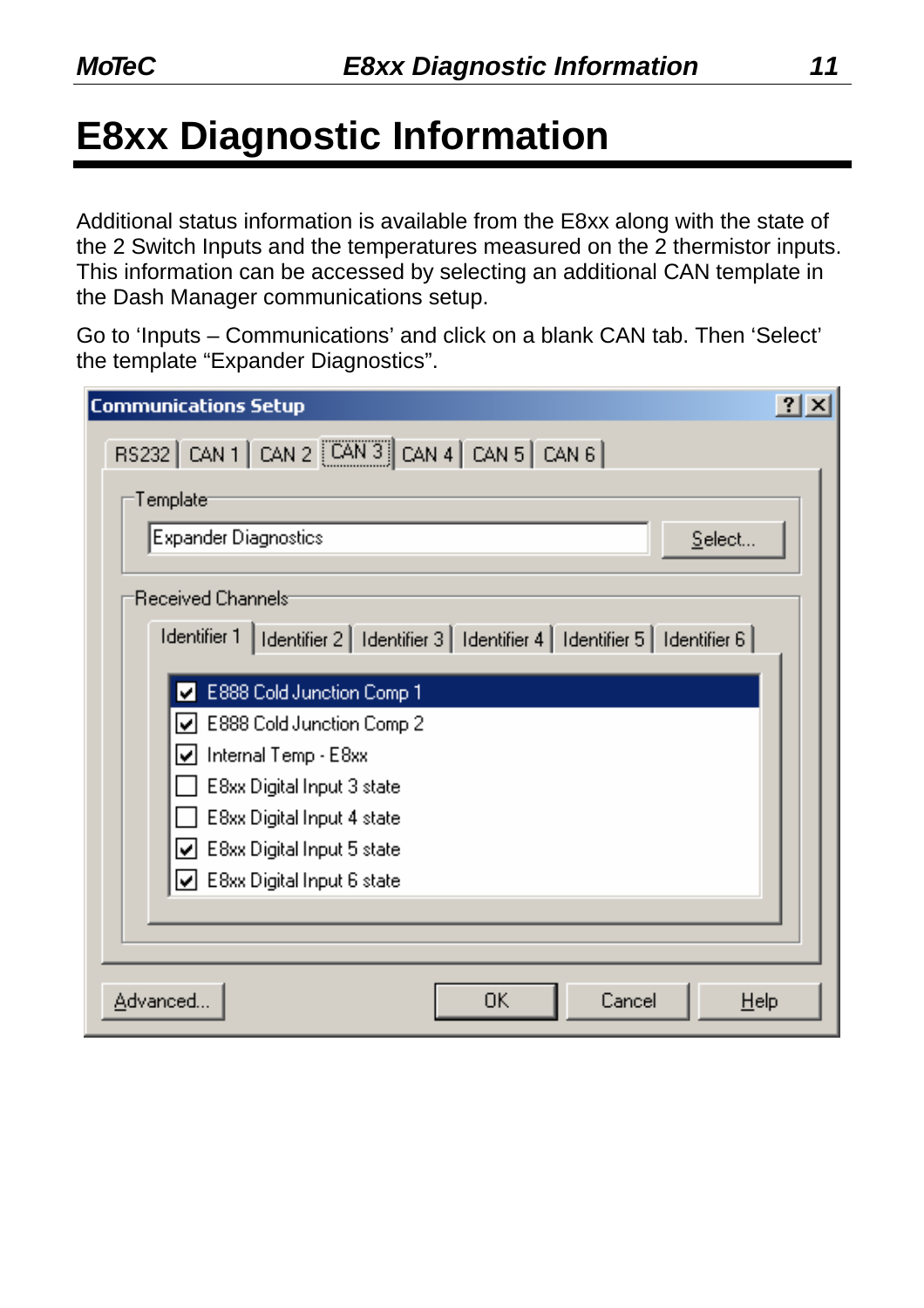## *Test Analogue Inputs*

It is possible to view the current 'live' voltages on the expander's analogue inputs using a PC connected to the E8xx via an ADL. In Dash Manager select the menu item 'Online – Test – Analogue Inputs'. Then click on the tab 'Expander Analog'. This is very useful for testing wiring and sensors, and even determining which sensors are connected to which inputs.

| <b>Test Inputs</b> | Analog Volt   Expander Analog |  |
|--------------------|-------------------------------|--|
| Input              | Value                         |  |
| ExA1               | 0.000V                        |  |
| ExA2               | 0.000V                        |  |
| ExA3               | 1.129V                        |  |
| ExA4               | 0.000V                        |  |
| ExA5               | 0.000V                        |  |
| ExA6               | 0.000V                        |  |
| ExA7               | 0.000V                        |  |
| ExA8               | 0.000V                        |  |
| ExA9               | 0.084V                        |  |
| ExA10              | 0.120V                        |  |
| ExA11              | 0.096V                        |  |
| ExA12              | 0.104V                        |  |
| ExA13              | 0.108V                        |  |
| ExA14              | 0.080V                        |  |
| ExA15              | 0.132V                        |  |
| ExA16              | 0.084V                        |  |
|                    |                               |  |
|                    |                               |  |

## *Test Auxiliary Outputs*

Similar to the 'Test Analog Inputs' function, this screen allows the Auxiliary Outputs to be tested. In Dash Manager select the menu item 'Online – Test – Auxiliary Outputs' then click on the tab 'Expander Outputs'.

To test an output select the desired output from the list then enter a suitable Duty Cycle and Frequency then click the Start button.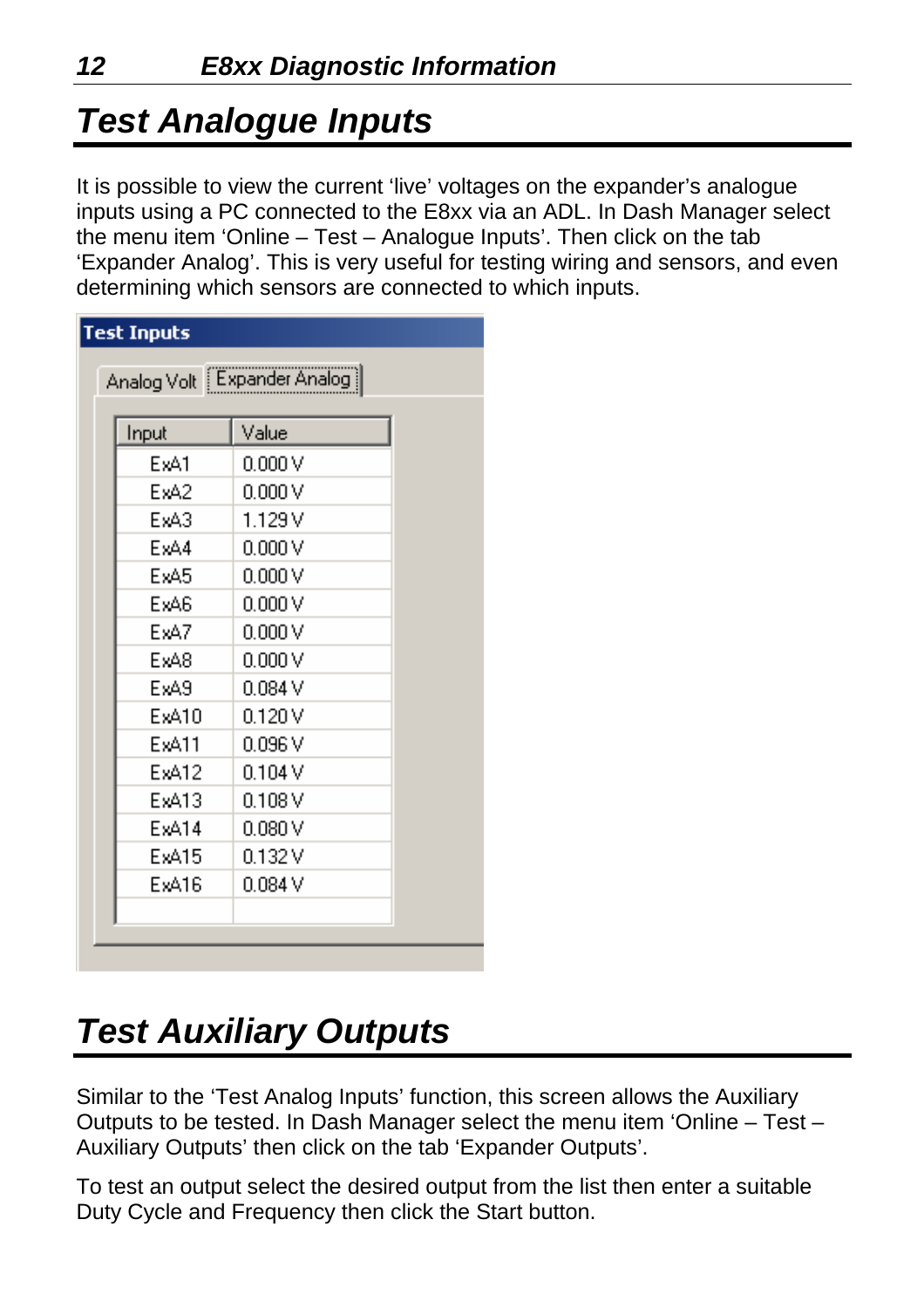100% duty cycle corresponds to the output fully On (Low Voltage), 0% duty cycle corresponds to the output fully Off (High Voltage). The frequency should be chosen to suit the device.

| <b>Test Auxiliary Outputs</b> |                                                                                  |                                 |               | 2 X |
|-------------------------------|----------------------------------------------------------------------------------|---------------------------------|---------------|-----|
| ADL Outputs                   | Expander Outputs                                                                 |                                 |               |     |
| :0utput <del>-</del>          |                                                                                  |                                 |               |     |
| <b>Output</b>                 | Mode                                                                             | Duty                            | Frequency     |     |
| ExAux1                        | On/Off                                                                           | 50                              | 50            |     |
| ExAux2                        |                                                                                  |                                 |               |     |
| ExAux3                        |                                                                                  |                                 |               |     |
| ExAux4                        |                                                                                  |                                 |               |     |
| ExAux5                        |                                                                                  |                                 |               |     |
| ExAux6                        |                                                                                  |                                 |               |     |
| ExAux7                        |                                                                                  |                                 |               |     |
| ExAux8                        |                                                                                  |                                 |               |     |
|                               | Aux Output Test Parameters <sup>.</sup><br>Duty Cycle: 50 = % Erequency: 50 = Hz | $\sqrt{\underline{\text{Set}}}$ | Clear All     |     |
|                               |                                                                                  |                                 | Close<br>Help |     |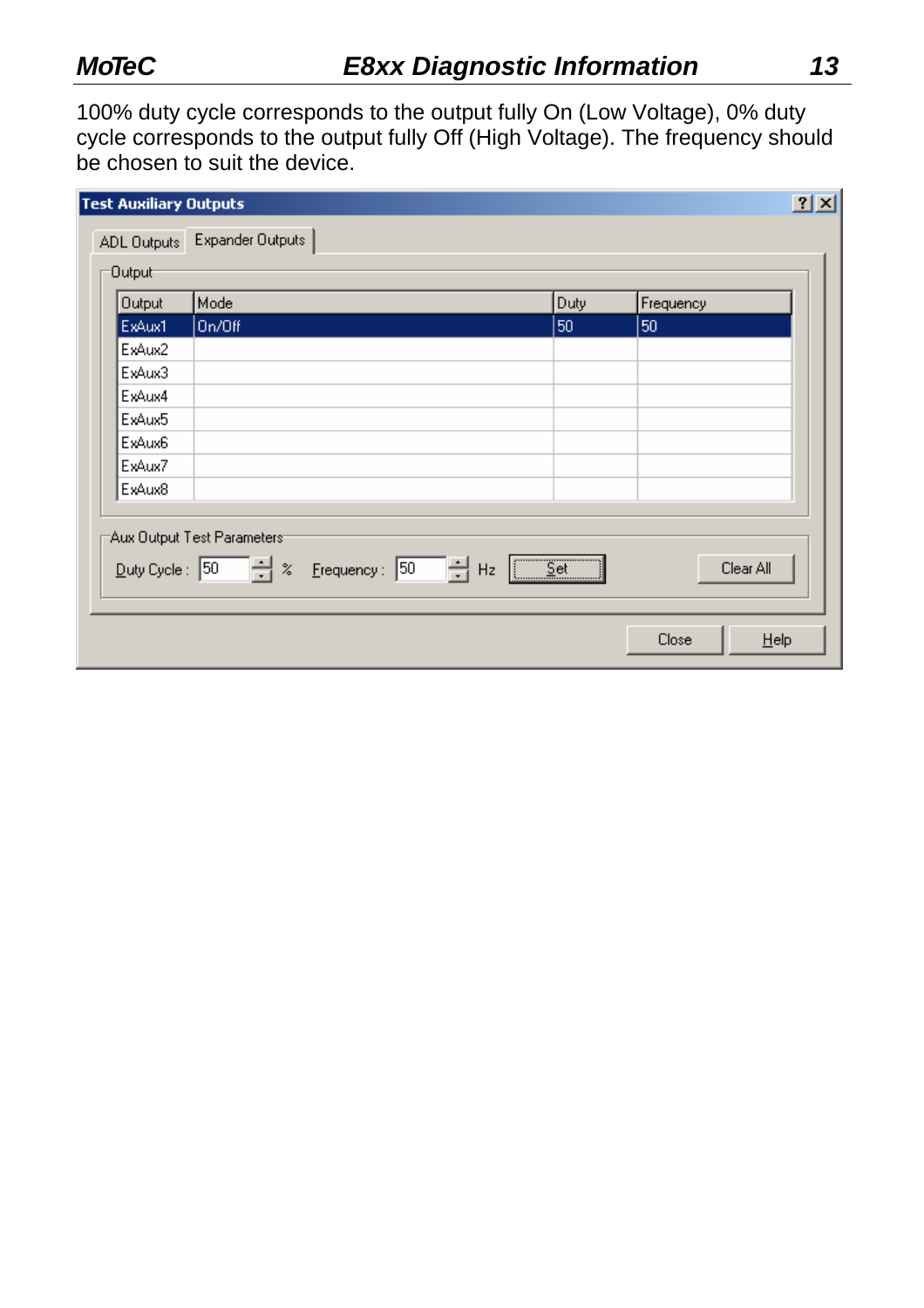# **Communications**

## *CAN*

The CAN bus is used for PC communications during testing, calibration and firmware upgrades, and for communicating to the ADL or M800.

The following data is transmitted by the E888/E816 at 200Hz:

- Thermocouple temperatures
- Analog input voltages
- Digital input frequencies

The following data is transmitted by the E888/E816 at 50Hz:

- Cold junction compensation temperatures
- Digital input states
- **Output driver faults**
- Internal temperature
- Internal voltages (-5v, 8vAux, 5vAux, Vbat, 4.5v)
- E888 status flags
- E888 firmware version

The following data is received by the E888/E816 from the ADL:

- PWM outputs frequency and duty cycle
- PWM outputs disable

## *Firmware Upgrades*

At times MoTeC may release Firmware upgrades for the E8xx Expander units. Upgrades are performed over the CAN bus using the Dashsend utility with a MoTeC CAN cable.

The Dash Manager installation adds an icon to the Start menu to perform the E888 firmware upgrade.

See the item under 'Start – Programs – MoTeC – E888 and E816 Expander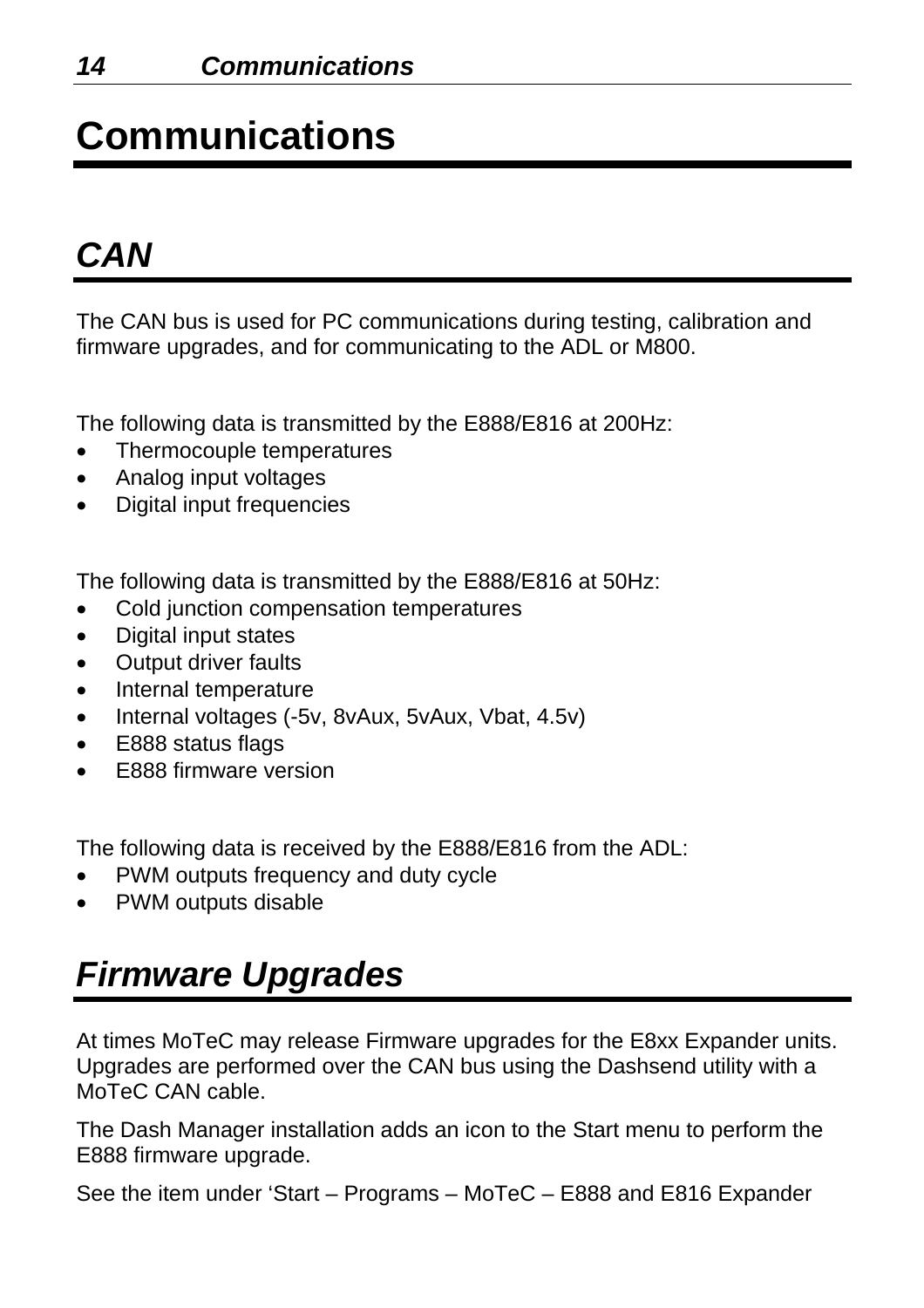## *Appendix A: General Specifications*

#### *Physical and Environmental*

| Case Size                | 99 x 105mm x 40mm       |
|--------------------------|-------------------------|
| Weight                   | E888 310g               |
|                          | E816 320g               |
| <b>Temperature Range</b> | $-10$ to $70^{\circ}$ C |

## *Power Supply*

| <b>Operating Voltage</b> | $9 - 22V$ DC                                   |
|--------------------------|------------------------------------------------|
| <b>Operating Current</b> | 150 mA (excluding sensor currents and outputs) |
| Protection               | <b>Battery transient protection</b>            |
|                          | Reverse battery protection via external fuse   |

#### *CAN Communications*

CAN bus speed 1Mbit/s

No CAN terminating resistor onboard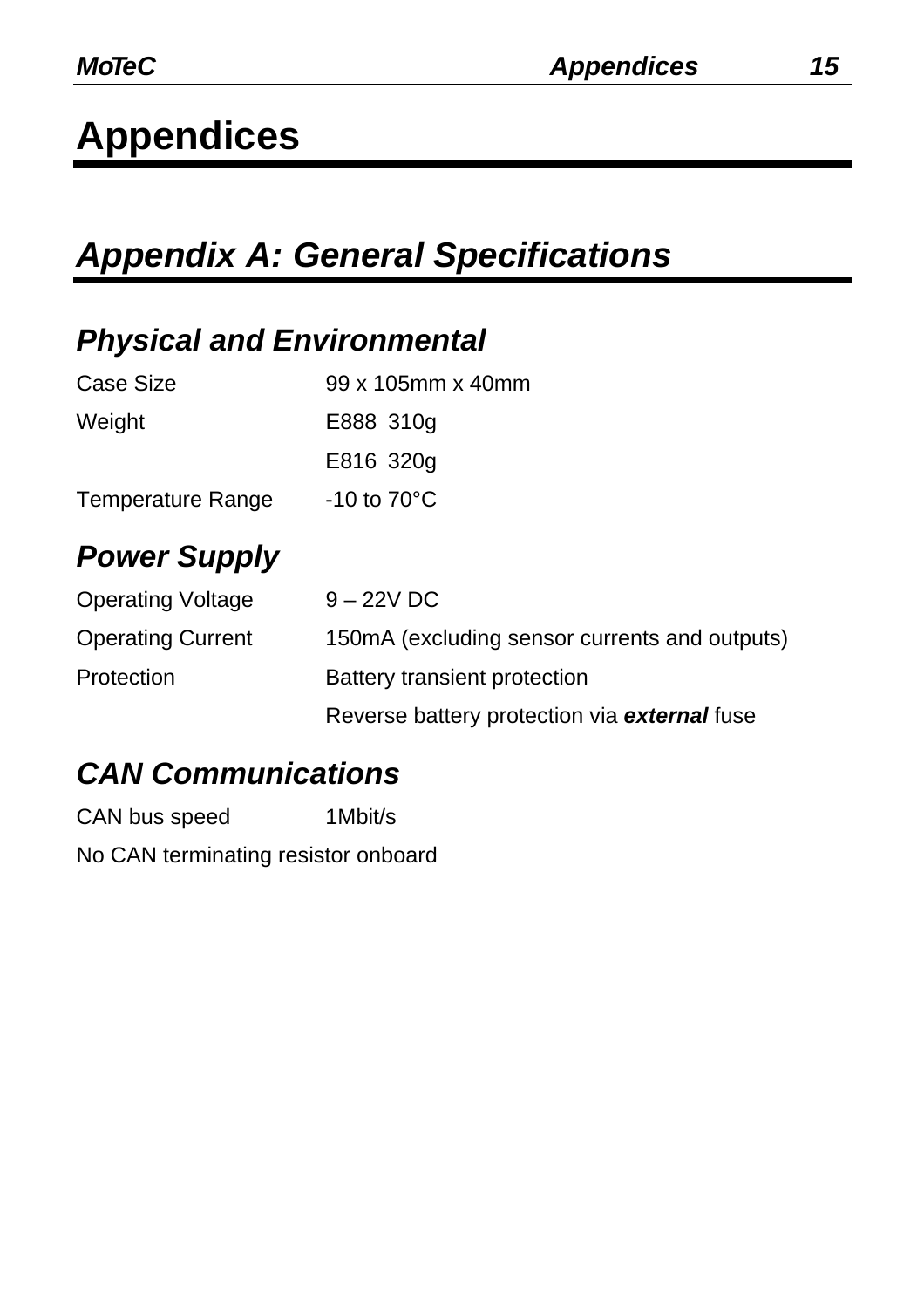## *Appendix B: Input Characteristics*

#### *K-Type thermocouple Inputs (E888)*

Range -200 to 1250°C

Resolution 1°C

Accuracy (excluding cold junction errors):

- E888 case temperature 25°C, +/- 2°C Typical
- E888 case temperature -10 to 70 $^{\circ}$ C, +/- 4 $^{\circ}$ C + 2% measured temperature

| Filtering          | Oversampled for anti-aliasing      |
|--------------------|------------------------------------|
| Update rate on CAN | 100Hz (CAN address 0x0F0 or 0x0F8) |
|                    | 50Hz (CAN address 0x0F4 or 0x0FC)  |

## *Analog Voltage Inputs*

| Range                   | 0 to $5V$                          |  |
|-------------------------|------------------------------------|--|
| <b>Resolution</b>       | 4.89mV (10bit conversion)          |  |
| <b>Input Resistance</b> | 100Kohms to 0V                     |  |
| <b>Filtering</b>        | Oversampled for anti-aliasing      |  |
| Update rate on CAN      | 200Hz (CAN address 0x0F0 or 0x0F8) |  |
|                         | 50Hz (CAN address 0x0F4 or 0x0FC)  |  |

#### *Internal Cold Junction Compensation sensor-*

| <b>Resolution</b> | $1^{\circ}$ C |
|-------------------|---------------|
|                   |               |

**Accuracy** 

- E8XX case temperature 25°C, +/- 2°C
- E8XX case temperature -10 to 70°C, +/- 4°C

#### *External Cold Junction Compensation Inputs (Bosch 0 280 130 023/026)-*

Range -30 to 150°C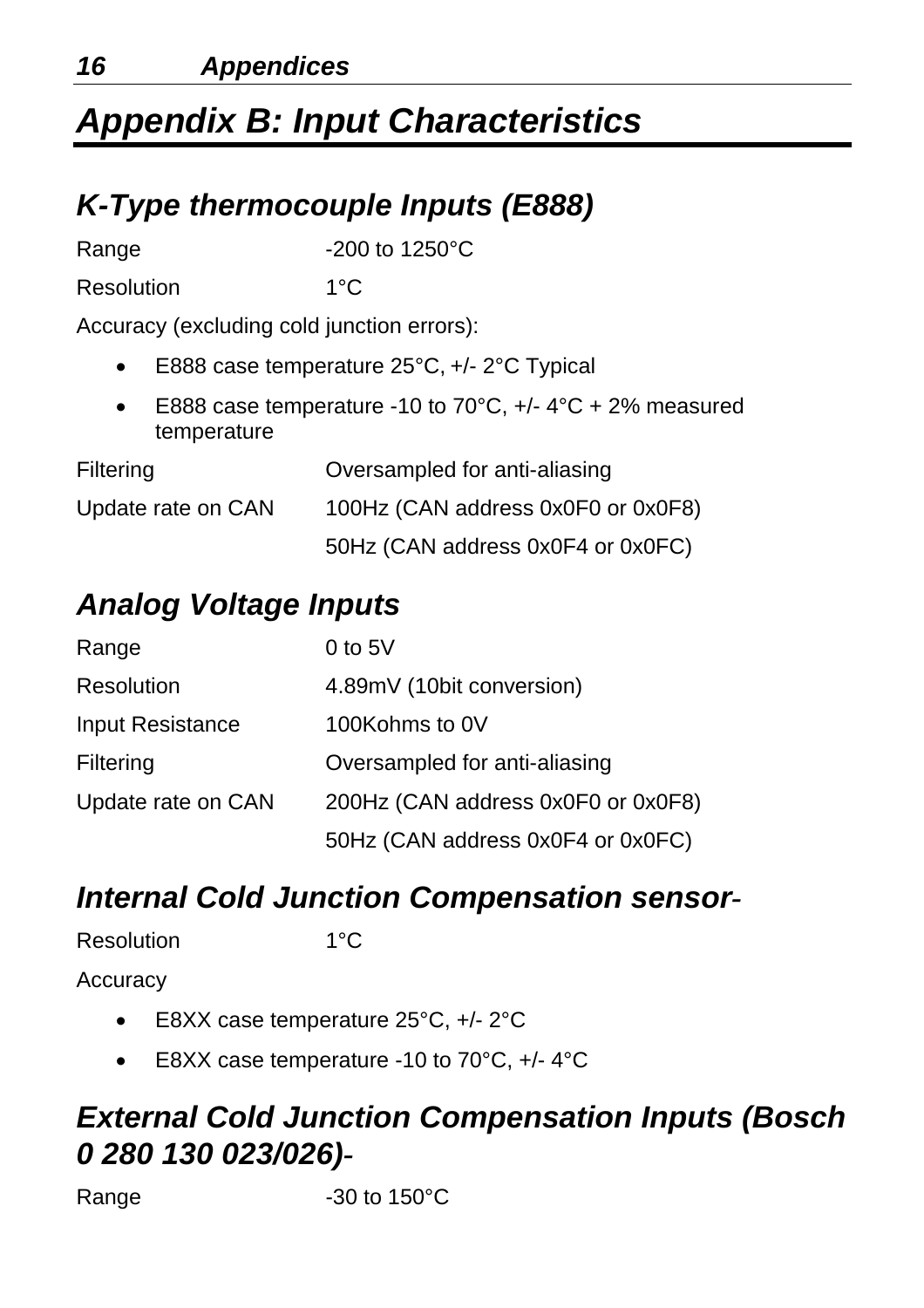| <b>MoTeC</b> |
|--------------|
|--------------|

Resolution 1°C

Accuracy -10 to 70degC measured temperature, +/- 1°C + Sensor accuracy

#### *Digital Inputs (Schmitt Trigger)*

| <b>Pullup resistor</b>                 | 2700 ohms to 5V                    |  |  |
|----------------------------------------|------------------------------------|--|--|
| Voltage range                          | 0 to 15V                           |  |  |
| Positive trigger threshold             | $3.5V$ max                         |  |  |
| Negative trigger threshold             | $1.0V$ min                         |  |  |
| <b>Hysteresis</b>                      | $0.5V$ min                         |  |  |
| Freg Range (for inputs 1-4)            | 1Hz to 6kHz                        |  |  |
| Freg Resolution (for inputs 1-4) 0.1Hz |                                    |  |  |
| <b>Minimum Pulse Width</b>             | 0.05 <sub>m</sub> S                |  |  |
| Update rate on CAN                     | 200Hz (CAN address 0x0F0 or 0x0F8) |  |  |
|                                        | 50Hz (CAN address 0x0F4 or 0x0FC)  |  |  |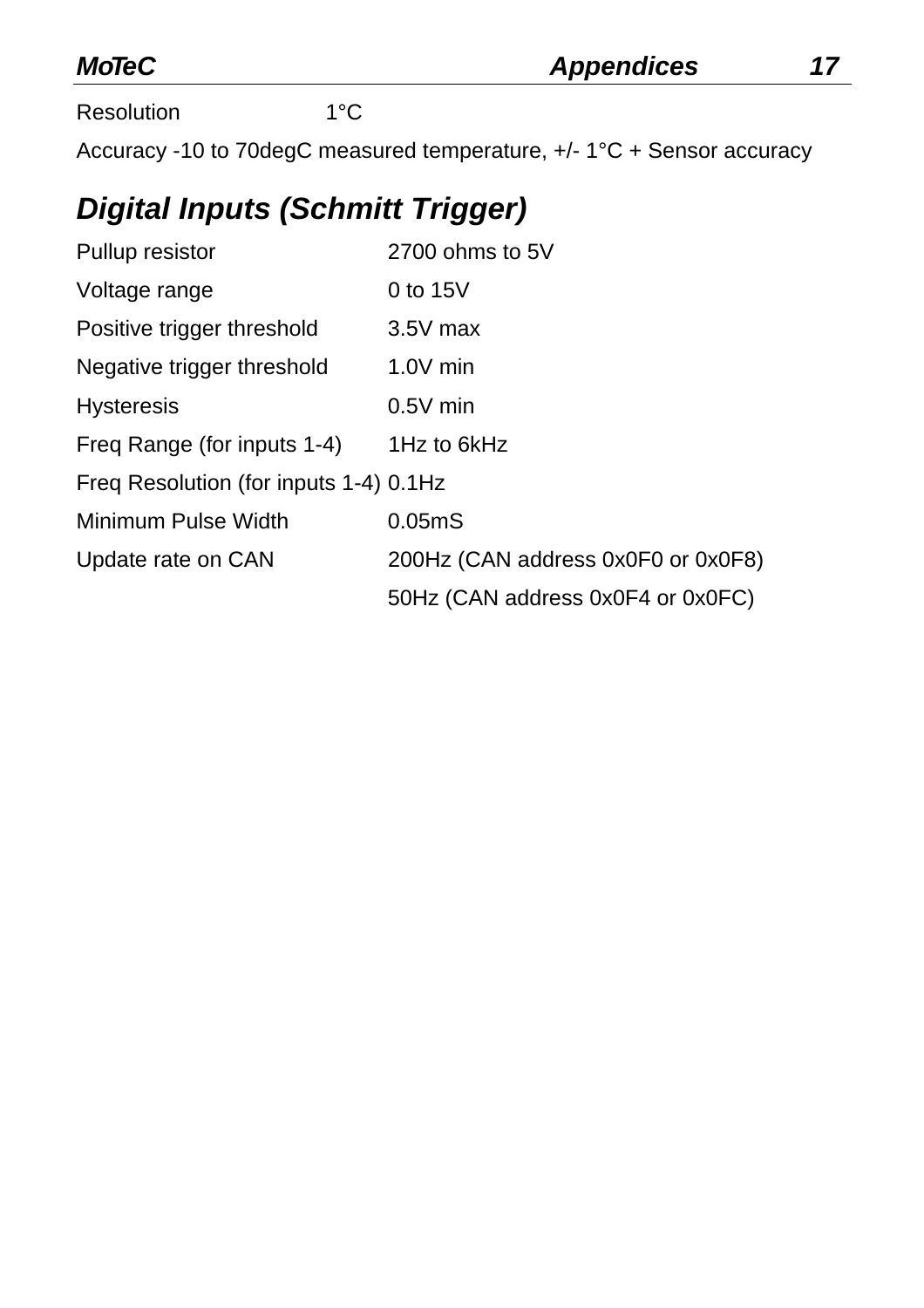## *Appendix C: Output Characteristics*

#### *Outputs*

Current per output when using the given number of outputs:

- 1 Output 3.2A
- 2 Outputs 2.3A
- 4 Outputs 1.6A
- 8 Outputs 1.1A

| Duty cycle resolution (high speed outputs) | 255 steps (0-100%) |
|--------------------------------------------|--------------------|
| Frequency Range(high speed outputs)        | 8Hz to 5kHz        |
| Duty cycle resolution (low speed outputs)  | 20 steps (0-100%)  |
| Frequency Range (low speed outputs)        | 1Hz to 100Hz       |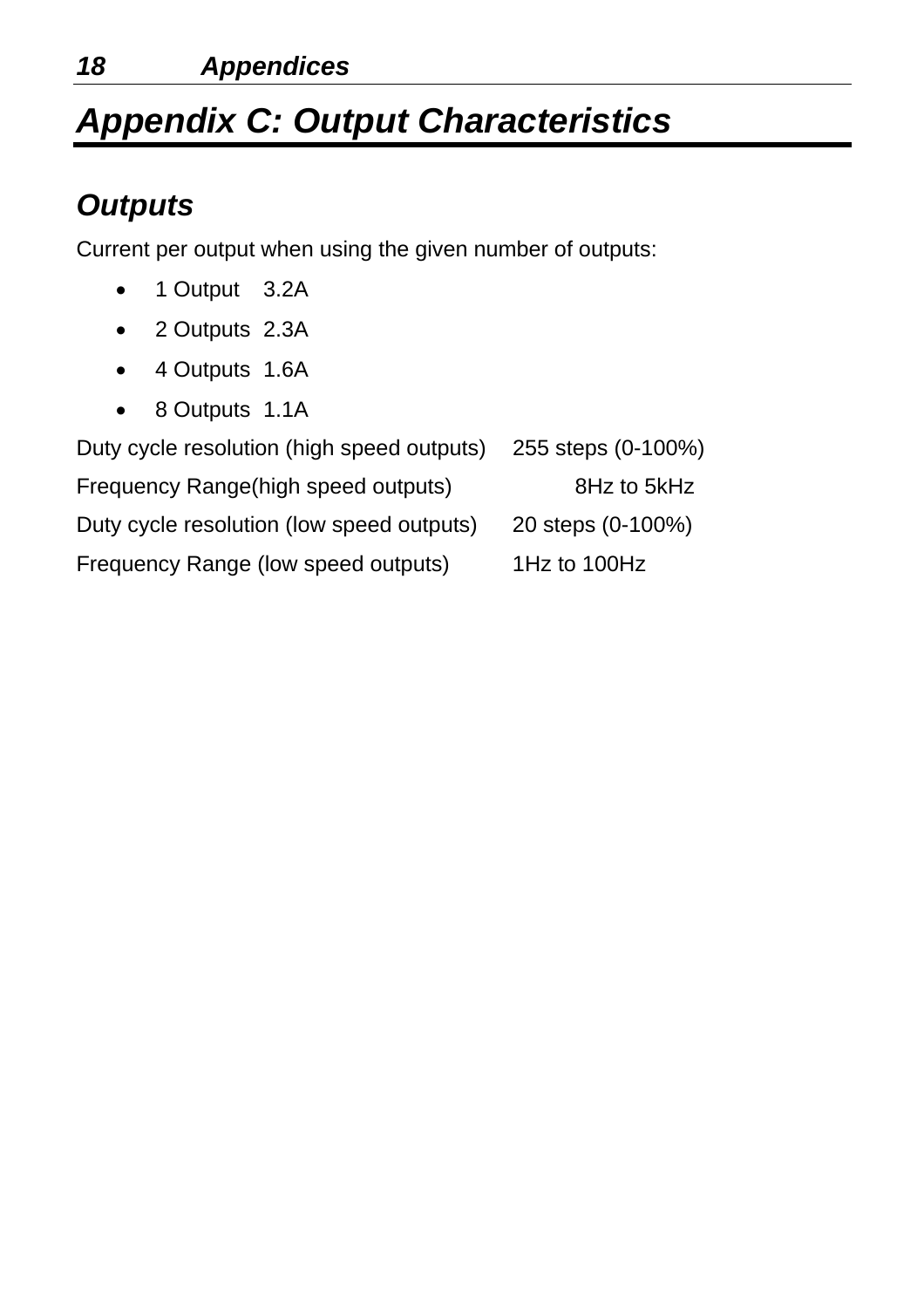## *Appendix D: CAN Wiring – Multiple Device*

The CAN bus should consist of a twisted pair trunk with 100R (0.25Watt) terminating resistors at each end of the trunk.

The preferred cable for the trunk is 100R Data Cable but twisted 22# Tefzel is usually OK.

The maximum length of the bus is 16m (50ft) including the *MoTeC* CAN Cable (PC to CAN Bus Communications Cable)

CAN Devices (such as *MoTeC* ADL, BR2 etc) may be connected to the trunk with up to 500mm (20in) of twisted wire.

The connector for the CAN Communications Cable may also be connected to the trunk with up to 500mm (20in) of twisted wire and should be within 500mm of one end of the trunk. If desired two CAN Cable connectors may be used so that the *MoTeC* CAN Cable may be connected to either side of the vehicle. Both connectors must be within 500mm of each end of the trunk.



#### *Short CAN Bus*

If the CAN Bus is less than 2m (7ft) long then a single termination resistor may be used. The resistor should be placed at the opposite end of the CAN Bus to the CAN Cable connector.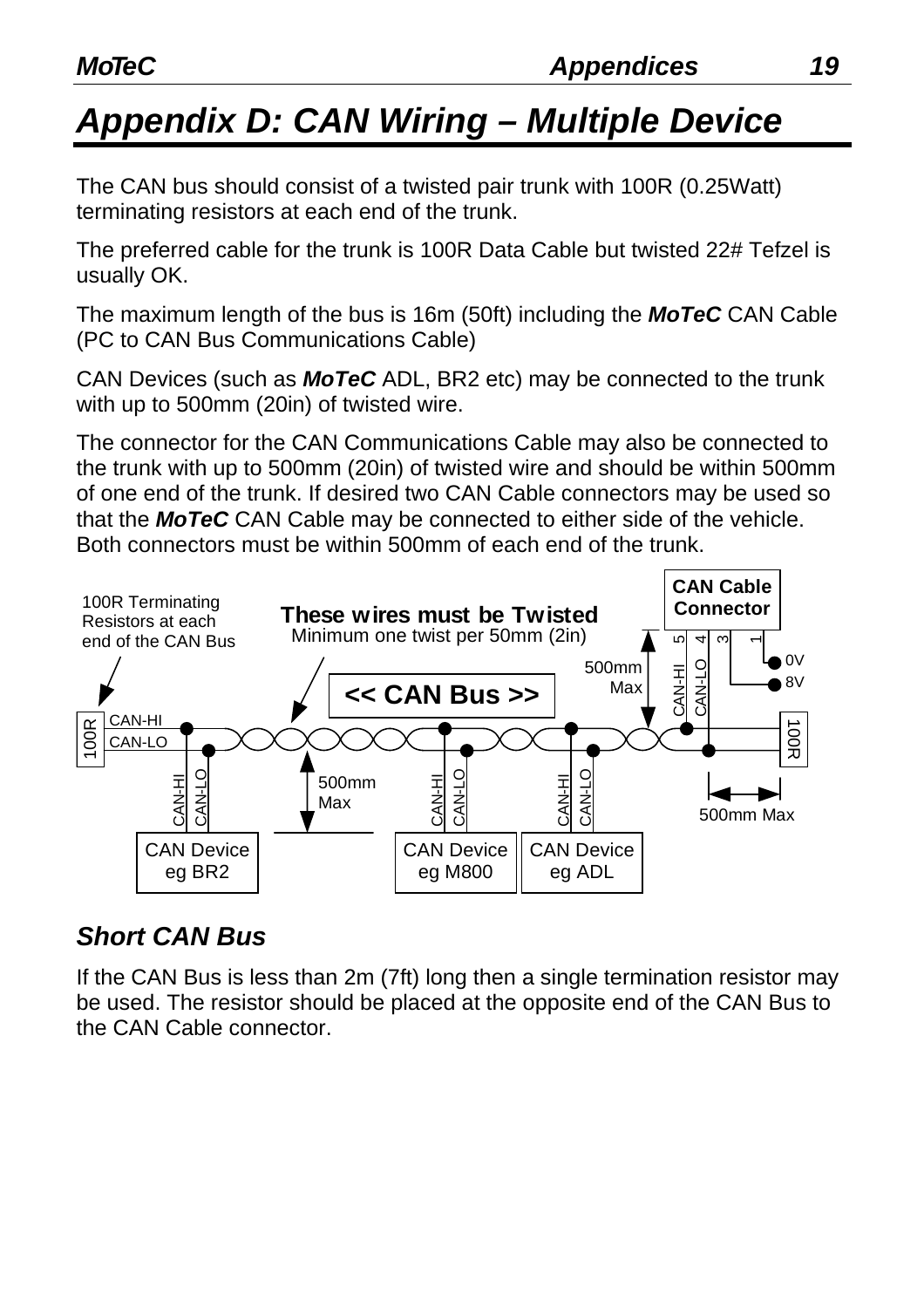## *Appendix E: E8xx to ADL Wiring*



#### *E8xx Power and Ground Wiring*

| Bat +                                | <b>Bat-</b>                        |  |
|--------------------------------------|------------------------------------|--|
| <b>E888</b>   A17, B8, B9            | A10, A11, B15, B16                 |  |
| <b>E816</b>   28, 29, 30, 37, 38, 39 | $\vert$ 13, 14, 15, 19, 20, 21, 22 |  |

Additional Power and Ground pins are provided to simplify wiring and to meet the current requirements of any devices connected to the PWM outputs.

As a general principle, if no outputs are being used, then wiring one power and one ground pin is sufficient. If the expander outputs are used, then all power and ground pins should be wired up.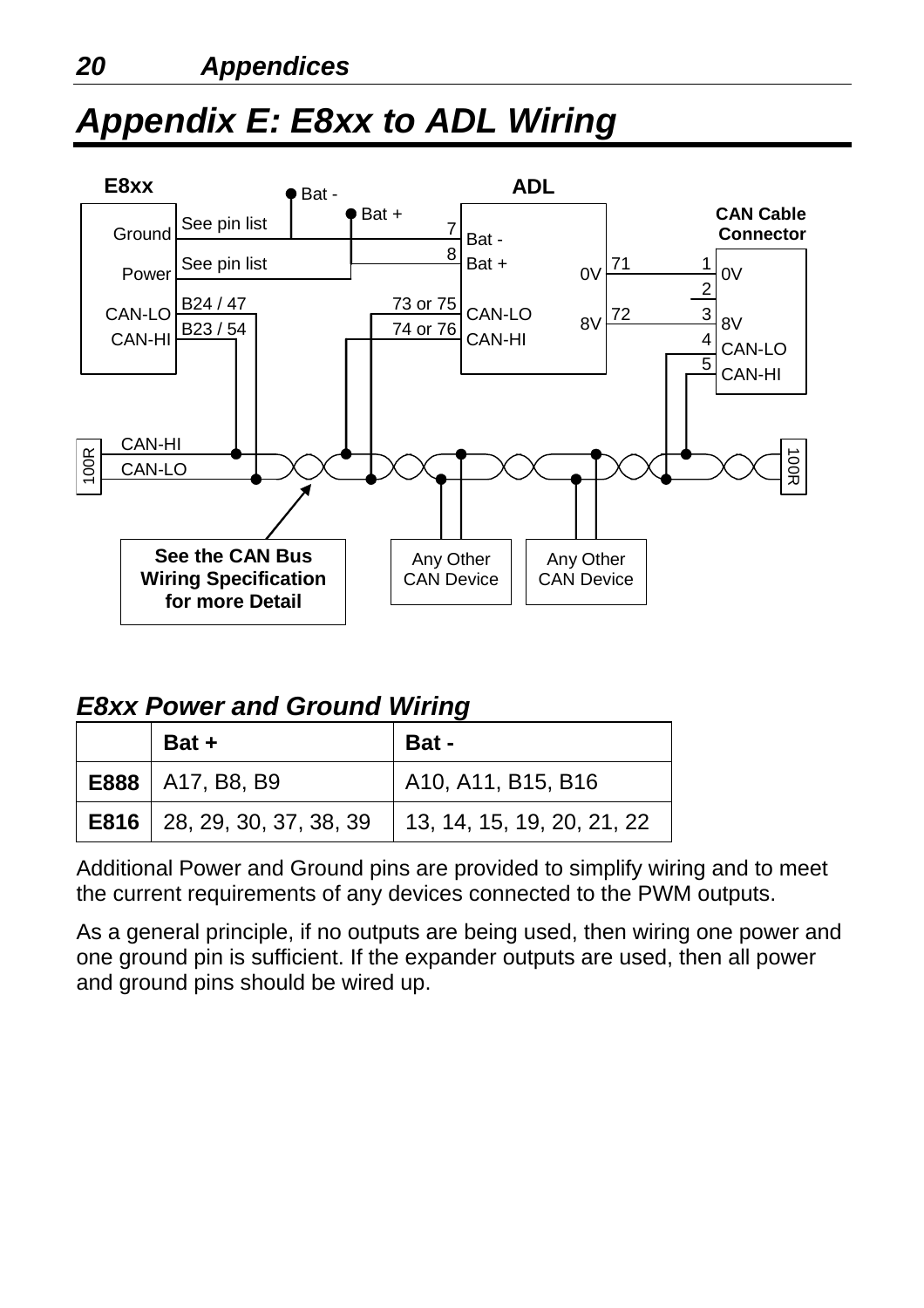## *Appendix F: E8xx to M800 Wiring*

Note that this also applies to the M400, M600 and M880 ECUs.



#### *E8xx Power and Ground Wiring*

| Bat +                                | <b>Bat-</b>                |
|--------------------------------------|----------------------------|
| <b>E888</b>   A17, B8, B9            | A10, A11, B15, B16         |
| <b>E816</b>   28, 29, 30, 37, 38, 39 | 13, 14, 15, 19, 20, 21, 22 |

Additional Power and Ground pins are provided to simplify and to meet the current requirements of any devices connected to the PWM outputs.

As a general principle, if no outputs are being used, then wiring one power and one ground pin is sufficient. If the expander outputs are used, then all power and ground pins should be wired up.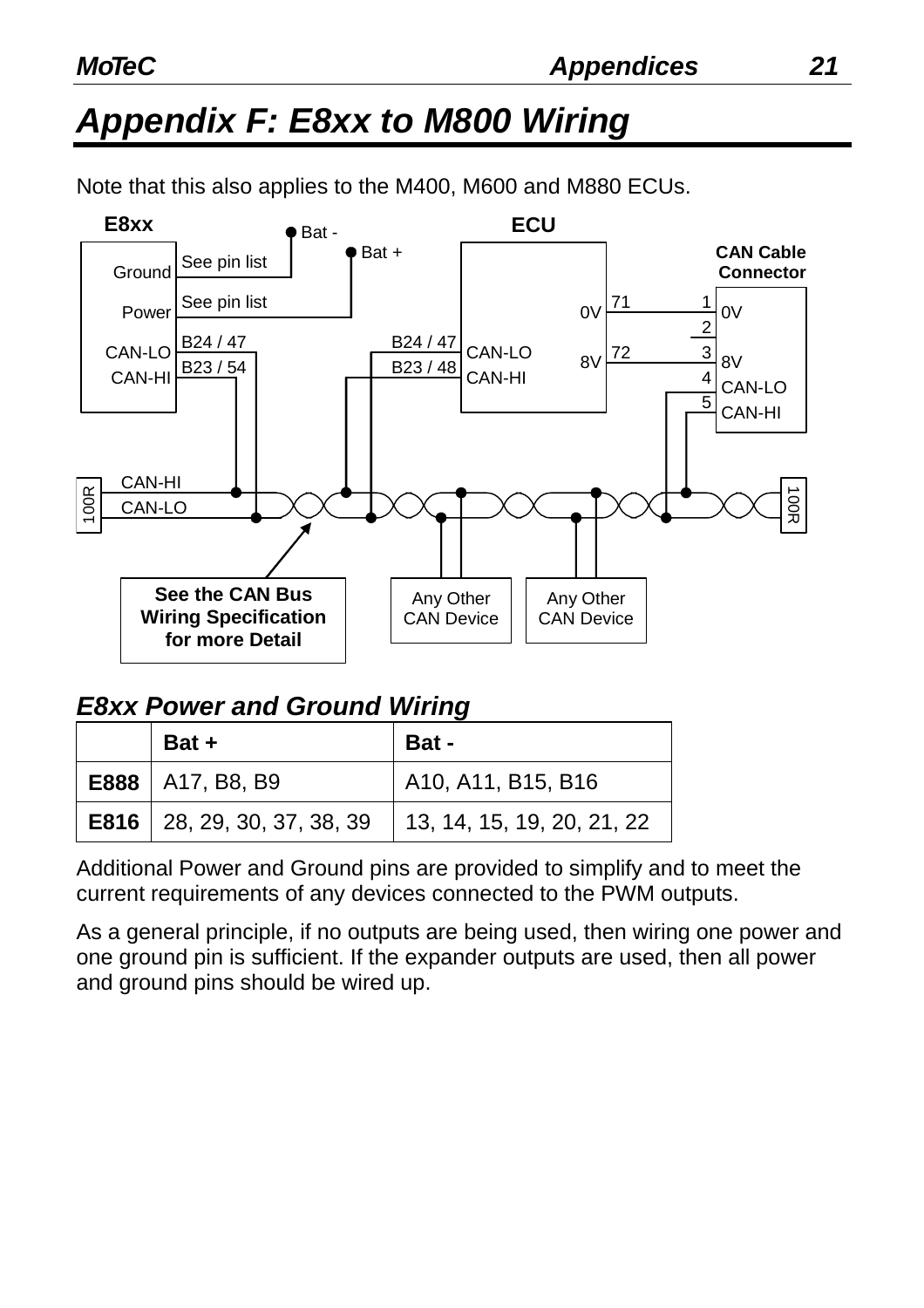## *Appendix G: E888 Pin List by Pin Number*

The E888 uses a 34 + 26 pin connector pair with the following pin-out:

| Pin            | <b>Function</b>   | Pin            | <b>Function</b>  |
|----------------|-------------------|----------------|------------------|
| A <sub>1</sub> | $TC1+$            | <b>B1</b>      | PWM1             |
| A2             | <b>TC1-</b>       | <b>B2</b>      | PWM <sub>2</sub> |
| A <sub>3</sub> | $TC2+$            | <b>B3</b>      | PWM3             |
| A4             | TC <sub>2</sub> - | <b>B4</b>      | PWM4             |
| A5             | TC <sub>3</sub> - | B <sub>5</sub> | PWM <sub>5</sub> |
| A6             | CJC1              | <b>B6</b>      | PWM6             |
| A7             | CJC <sub>2</sub>  | B7             | PWM7             |
| A <sub>8</sub> |                   | B <sub>8</sub> | BATTERY +        |
| A <sub>9</sub> |                   | <b>B9</b>      | BATTERY +        |
| A10            | <b>BATTERY-</b>   | <b>B10</b>     | DIG <sub>2</sub> |
| A11            | <b>BATTERY-</b>   | <b>B11</b>     | DIG1             |
| A12            | $TC4+$            | <b>B12</b>     | DIG <sub>5</sub> |
| A13            | <b>TC4-</b>       | <b>B13</b>     | PWM8             |
| A14            | $TC3+$            | <b>B14</b>     | <b>OV COMMS</b>  |
| A15            | 0 <sub>V</sub>    | <b>B15</b>     | BATTERY-         |
| A16            | 8V                | <b>B16</b>     | <b>BATTERY-</b>  |
| A17            | BATTERY+          | <b>B17</b>     |                  |
| A18            | $TC5+$            | <b>B18</b>     | DIG4             |
| A19            | <b>TC5-</b>       | <b>B19</b>     | DIG <sub>3</sub> |
| A20            | TC6+              | <b>B20</b>     | $5\overline{V}$  |
| A21            | TC6-              | <b>B21</b>     | 0 <sub>V</sub>   |
| A22            | AV <sub>1</sub>   | <b>B22</b>     | 8V               |
| A23            | AV2               | <b>B23</b>     | <b>CAN HI</b>    |
| A24            | AV3               | <b>B24</b>     | <b>CAN LO</b>    |
| A25            | AV4               | <b>B25</b>     | DIG <sub>6</sub> |
| A26            | $TC7+$            | <b>B26</b>     |                  |
| A27            | TC7-              |                |                  |
| A28            | $TC8+$            |                |                  |
| A29            | TC8-              |                |                  |
| A30            | AV <sub>5</sub>   |                |                  |
| A31            | AV <sub>6</sub>   |                |                  |
| A32            | AV7               |                |                  |
| A33            | AV <sub>8</sub>   |                |                  |
| A34            | 5V                |                |                  |

| Pin            | <b>Function</b>  |
|----------------|------------------|
| <b>B1</b>      | PWM1             |
| B2             | PWM <sub>2</sub> |
| B <sub>3</sub> | PWM3             |
| B4             | PWM4             |
| <b>B5</b>      | PWM <sub>5</sub> |
| <b>B6</b>      | PWM <sub>6</sub> |
| B7             | PWM7             |
| B8             | BATTERY +        |
| B9             | BATTERY +        |
| <b>B10</b>     | DIG <sub>2</sub> |
| <b>B11</b>     | DIG1             |
| <b>B12</b>     | DIG <sub>5</sub> |
| <b>B13</b>     | PWM8             |
| <b>B14</b>     | <b>OV COMMS</b>  |
| <b>B15</b>     | <b>BATTERY-</b>  |
| <b>B16</b>     | <b>BATTERY-</b>  |
| <b>B17</b>     |                  |
| <b>B18</b>     | DIG4             |
| <b>B19</b>     | DIG <sub>3</sub> |
| <b>B20</b>     | 5V               |
| B21            | 0V               |
| <b>B22</b>     | 8V               |
| <b>B23</b>     | <b>CAN HI</b>    |
| <b>B24</b>     | <b>CAN LO</b>    |
| <b>B25</b>     | DIG6             |
| г<br>B26       |                  |
|                |                  |
|                |                  |
|                |                  |
|                |                  |
|                |                  |
|                |                  |
|                |                  |
|                |                  |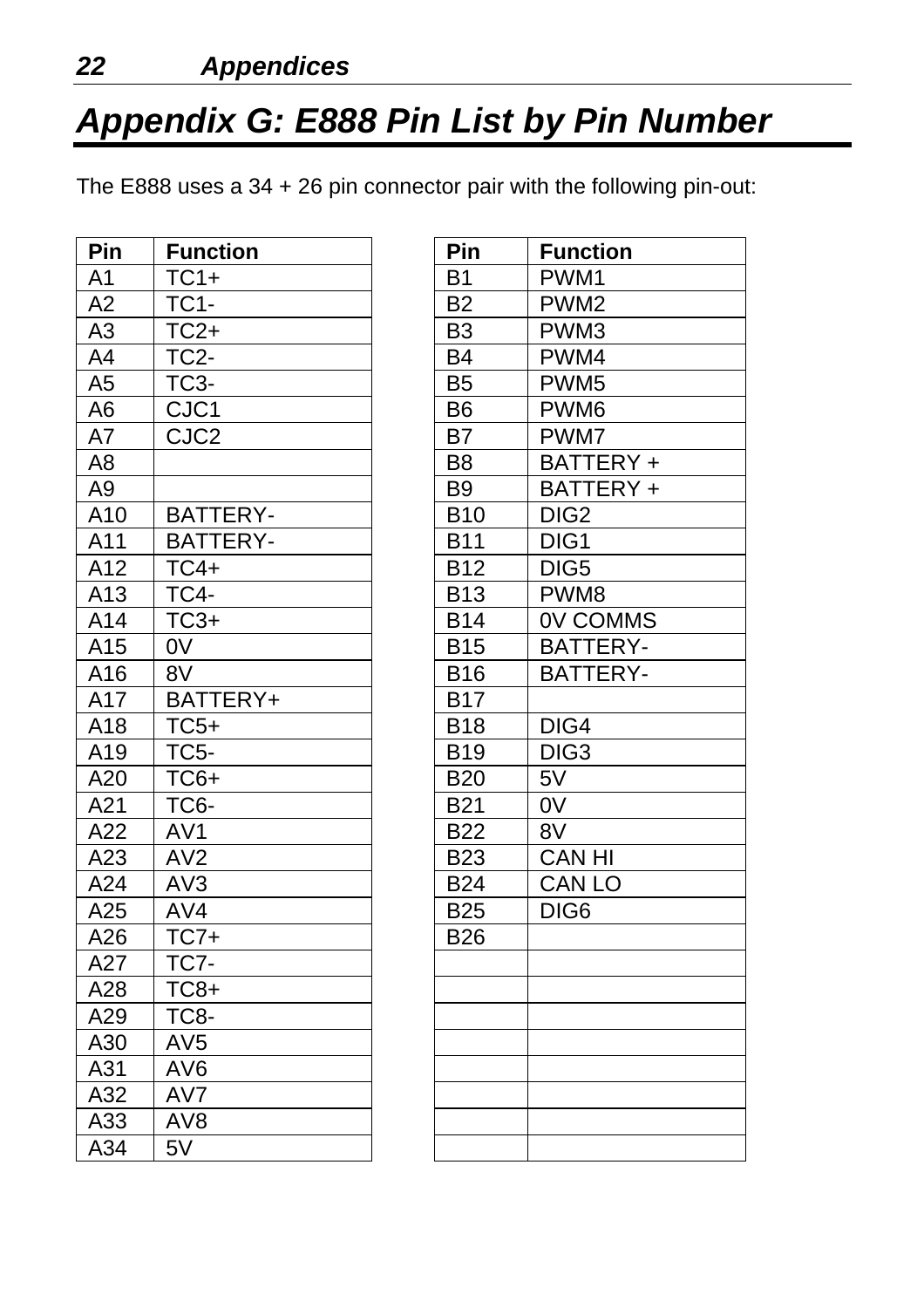## *Appendix H: E816 Pin List by Pin Number*

The E816 uses a 66 pin autosport connector with the following pin-out:

| Pin            | <b>Function</b>     | Pin | <b>Function</b>     |
|----------------|---------------------|-----|---------------------|
|                | (E816B)             |     | (E816B)             |
| 1              |                     | 34  | PWM8                |
| $\overline{2}$ | PWM7                | 35  | CJC1                |
| 3              | PWM <sub>6</sub>    | 36  | 8V                  |
| $\overline{4}$ |                     | 37  | BATTERY+            |
| 5              | <b>AV11</b>         | 38  | BATTERY+            |
| 6              | AV10                | 39  | BATTERY+            |
| $\overline{7}$ | PWM <sub>5</sub>    | 40  |                     |
| 8              |                     | 41  | <b>DIGITAL IN 5</b> |
| 9              | AV <sub>9</sub>     | 42  | <b>DIGITAL IN 6</b> |
| 10             |                     | 43  |                     |
| 11             | AV12                | 44  | <b>AV14</b>         |
| 12             | <b>OV COMMS</b>     | 45  | 8V                  |
| 13             | BATTERY-            | 46  | 5V                  |
| 14             | <b>BATTERY-</b>     | 47  | <b>CAN LO</b>       |
| 15             | <b>BATTERY-</b>     | 48  |                     |
| 16             | PWM4                | 49  | PWM3                |
| 17             | CJC <sub>2</sub>    | 50  |                     |
| 18             | 0V                  | 51  |                     |
| 19             | BATTERY-            | 52  | AV15                |
| 20             | <b>BATTERY-</b>     | 53  | 5V                  |
| 21             | BATTERY-            | 54  | <b>CAN HI</b>       |
| 22             | <b>BATTERY-</b>     | 55  |                     |
| 23             | <b>DIGITAL IN 1</b> | 56  | PWM <sub>2</sub>    |
| 24             | <b>DIGITAL IN 2</b> | 57  | AV16                |
| 25             |                     | 58  | AV1                 |
| 26             | AV13                | 59  | AV <sub>2</sub>     |
| 27             | 0 <sub>V</sub>      | 60  | AV3                 |
| 28             | BATTERY+            | 61  | PWM1                |
| 29             | BATTERY+            | 62  | AV4                 |
| 30             | BATTERY+            | 63  | AV <sub>5</sub>     |
| 31             |                     | 64  | AV <sub>6</sub>     |
| 32             | <b>DIGITAL IN 3</b> | 65  | AV7                 |
| 33             | <b>DIGITAL IN 4</b> | 66  | AV <sub>8</sub>     |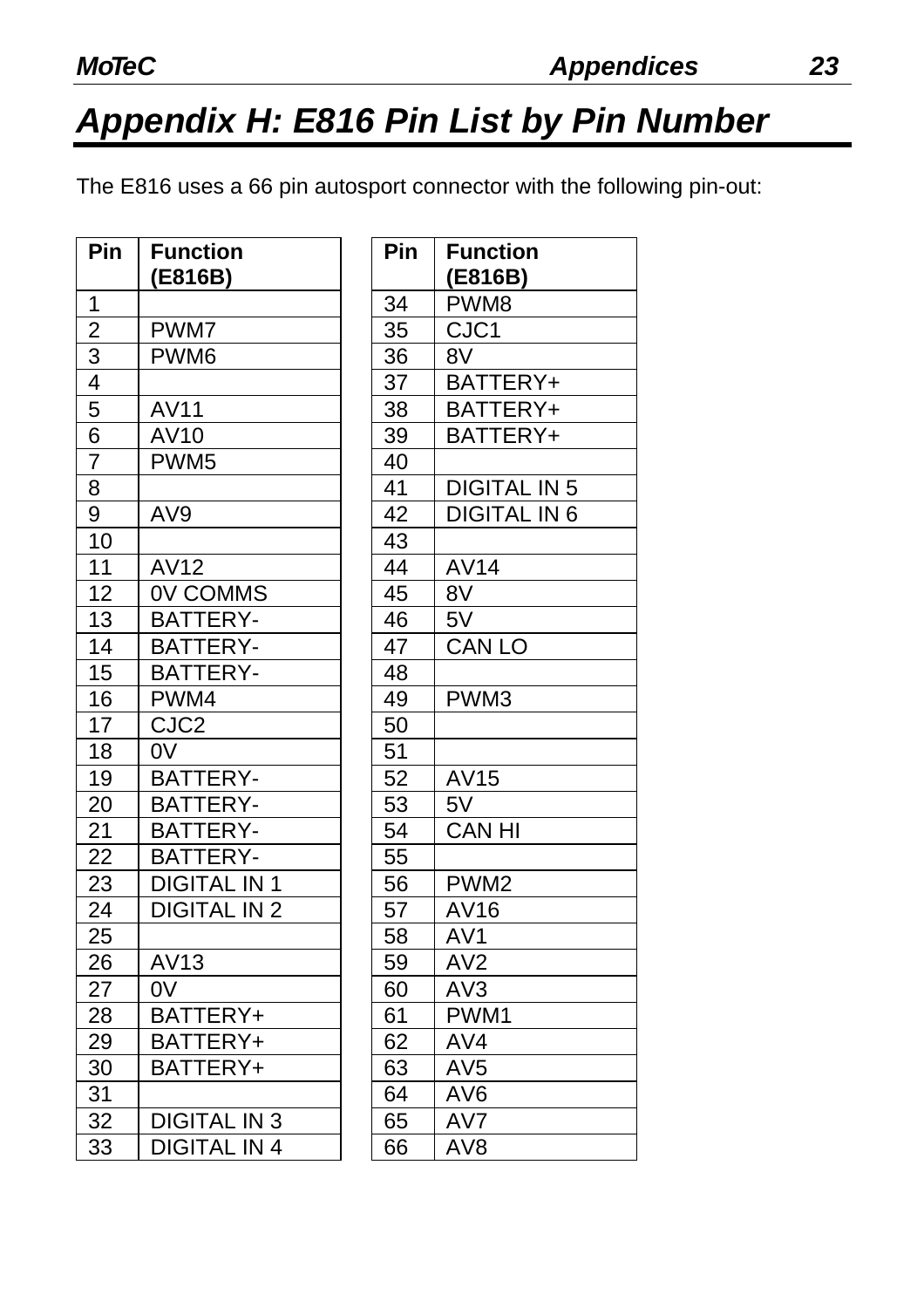## *Appendix I: E816 Connector*

#### *Mating Connector*

Deutsch : AS6-18-35SN

#### *Wire*

Wire to suit connector : 22# Tefzel, Mil Spec : M22759/16-22

## *Crimp Tool*

Crimp Tool : M22520/2-01

Positioner for Crimp Tool : M22520/2-07

• Note that the Crimp Contacts are type 22D (this is needed to set the crimp tool correctly)

## *Wire Stripping Tool*

The following tool is recommended Ideal Industries 45-2133 stripping tool with LB1195 wire stop.

## *Heatshrink Boots*

Straight : Racychem 202K153, Hellermann 156-42-G Right Angle : Racychem 222K153, Hellermann : 1156-4-G